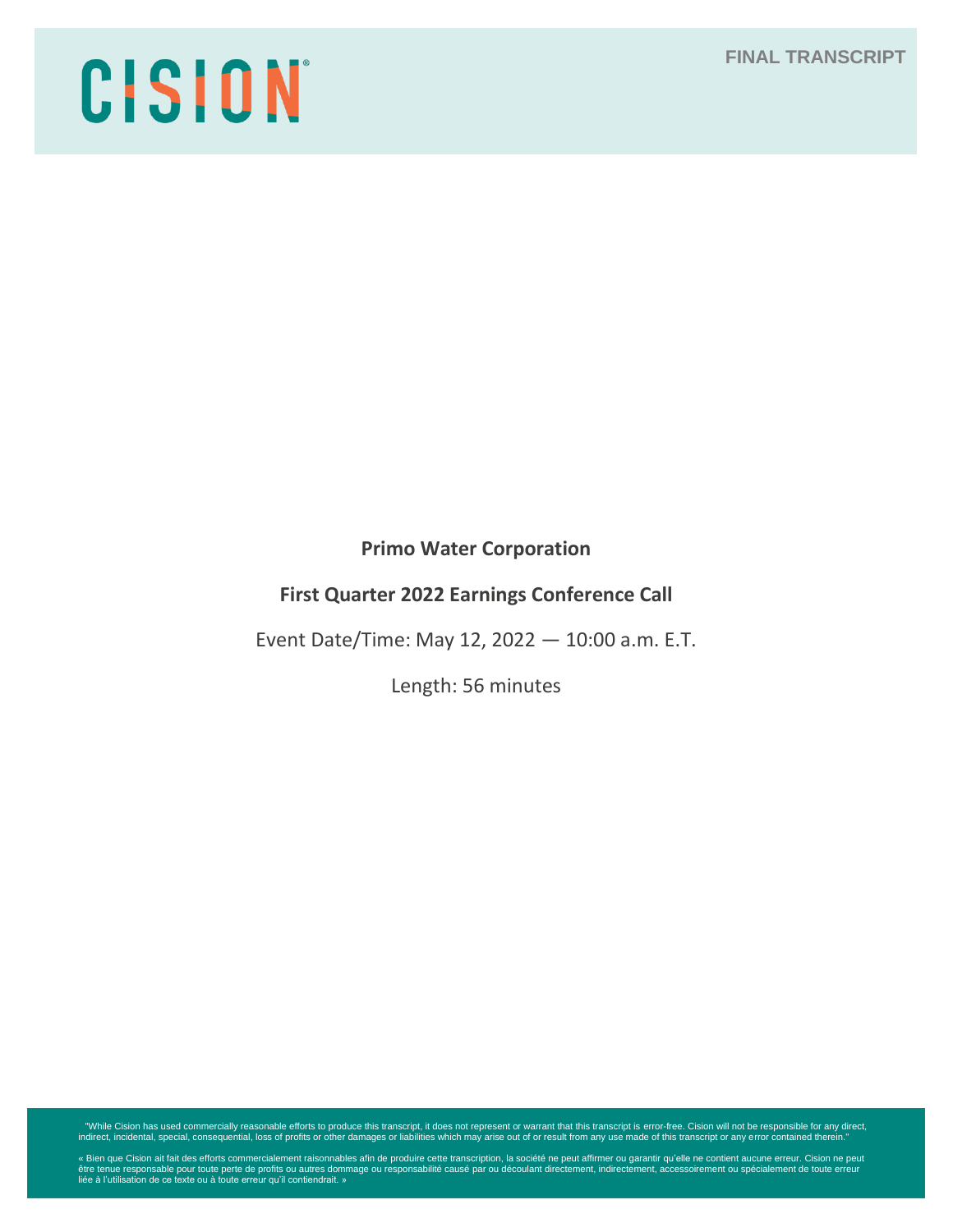## **CORPORATE PARTICIPANTS**

**Jon Kathol**  *Primo Water Corporation — Vice President, Investor Relations*

**Thomas J. Harrington** *Primo Water Corporation — Chief Executive Officer*

**Jay Wells** *Primo Water Corporation — Chief Financial Officer*

## **CONFERENCE CALL PARTICIPANTS**

**Kevin Grundy** *Jefferies — Analyst*

**Andrea Teixeira**  *JPMorgan — Analyst*

**Derek Lessard**  *TD Securities — Analyst*

**Maromene** *Scotiabank — Analyst*

**Daniel Moore** *CJS Securities — Analyst*

**Steve Powers** *Deutsche Bank — Analyst*

**John Zamparo**  *CIBC Capital Markets — Analyst*

**Derek Dley** *Canaccord Genuity — Analyst*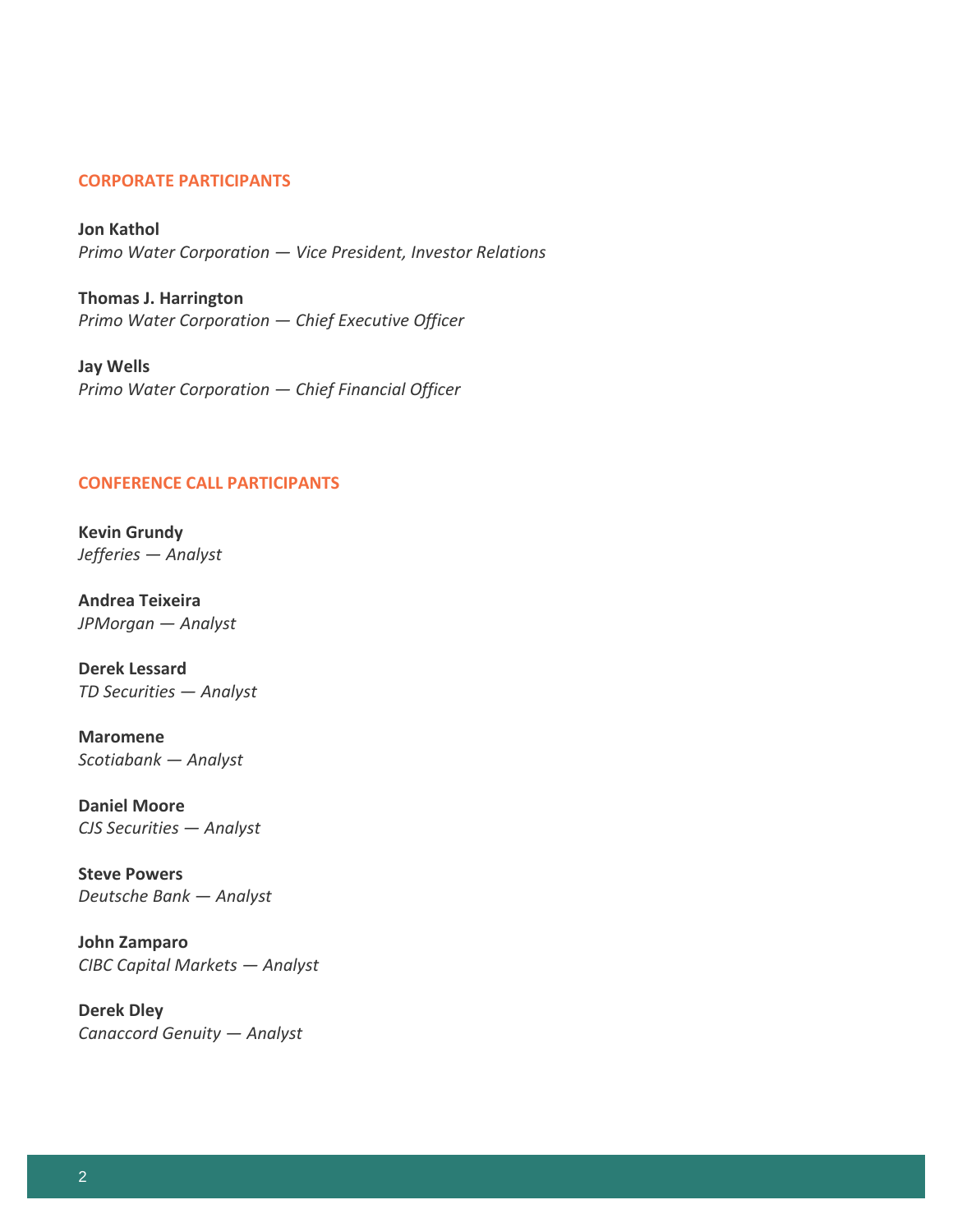#### **PRESENTATION**

#### **Operator**

At this time, I would like to welcome everyone to the Primo Water Corporation's First Quarter 2022 Earnings Conference Call.

I'd now like to turn the conference call over to Mr. Jon Kathol, Vice President of Investor Relations. Please go ahead.

**Jon Kathol** — Vice President, Investor Relations, Primo Water Corporation

Welcome to Primo Water Corporation's First Quarter 2022 Earnings Conference Call.

All participants are currently in listen-only mode. This call will end no later than 11:00 a.m. Eastern Time. The call is being webcast live on Primo's website at www.primowatercorp.com and will be available for playback there for two weeks.

This conference call contains forward-looking statements, including statements concerning the Company's future financial and operational performance. These statements should be considered in connection with cautionary statements and disclaimers contained in the Safe Harbour statements in this morning's earnings press release and the Company's Annual Report on Form 10-K and quarterly reports on Form 10-Q and other filings with securities regulators. The Company's actual performance could differ materially from these statements and the Company undertakes no duty to update these forwardlooking statements except as expressly required by applicable law.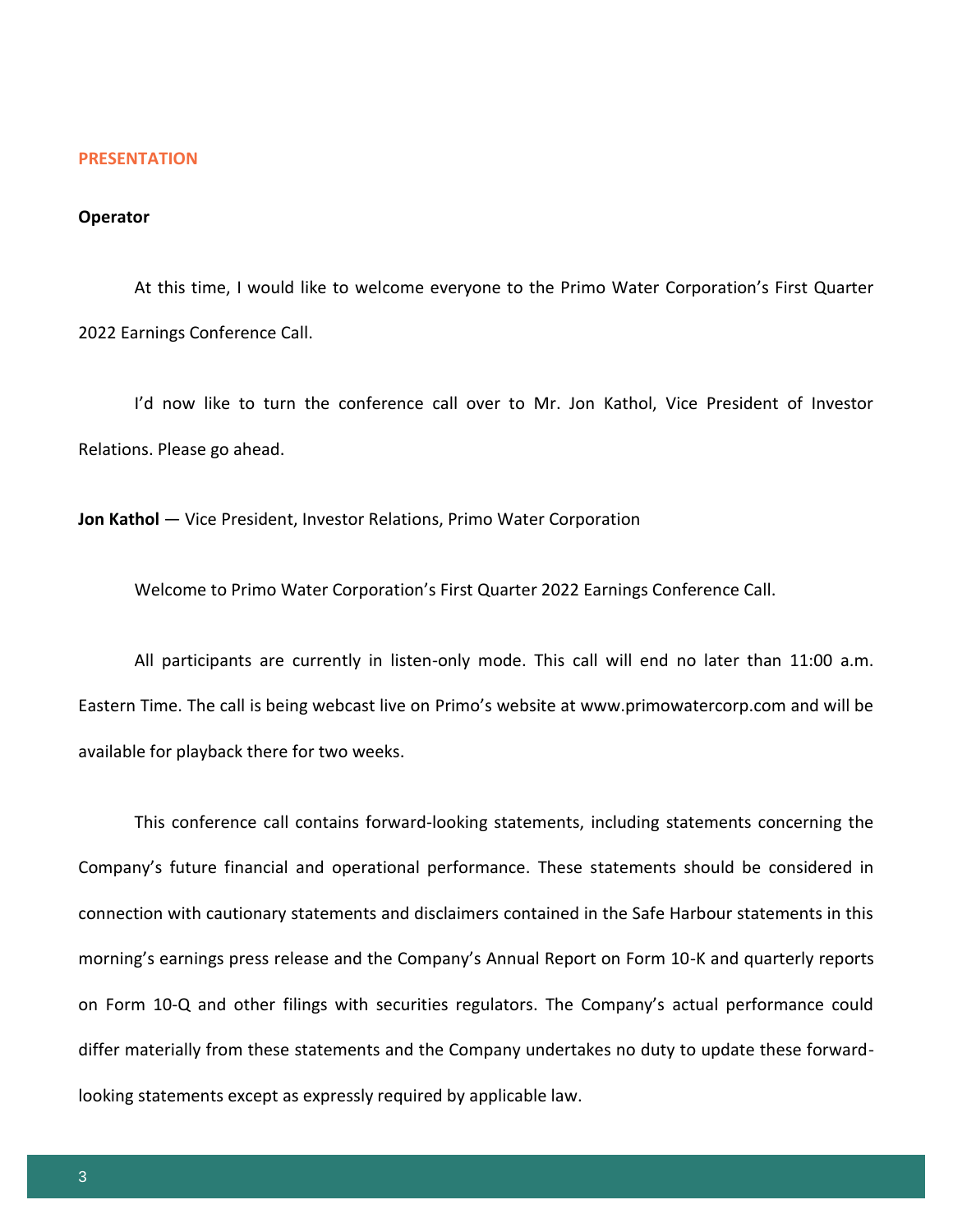A reconciliation of any non-GAAP financial measures discussed during the call, with the most comparable measures in accordance with GAAP when the data is capable of being estimated, is included in the Company's first quarter earnings announcement released earlier this morning or on the Investor Relations section of the Company's website at www.primowatercorp.com.

I am accompanied by Tom Harrington, Primo's Chief Executive Officer, and Jay Wells, Primo's Chief Financial Officer.

As part of this conference call, we have included a deck online at www.primowatercorp.com that was designed to assist you throughout our discussion.

Tom will start today's call by providing a high-level review of the first quarter and our progress on Primo's strategic initiatives. Then Jay will review our segment level performance and will discuss our first quarter performance in greater detail and offer our outlook for the second quarter and Full Year 2022 before handing the call back to Tom to provide a long-term view ahead of Q&A.

With that, I will now turn the call over to Tom.

**Thomas J. Harrington** — Chief Executive Officer, Primo Water Corporation

Thank you, Jon, and good morning, everyone.

I am quite pleased with the start to 2022 and our Q1 results. As the impact of the pandemic begins to wane and we adapt to the current inflationary environment, we remain confident in our ability to deliver on both our short-term and long-term outlook. I'm especially proud of the efforts of the team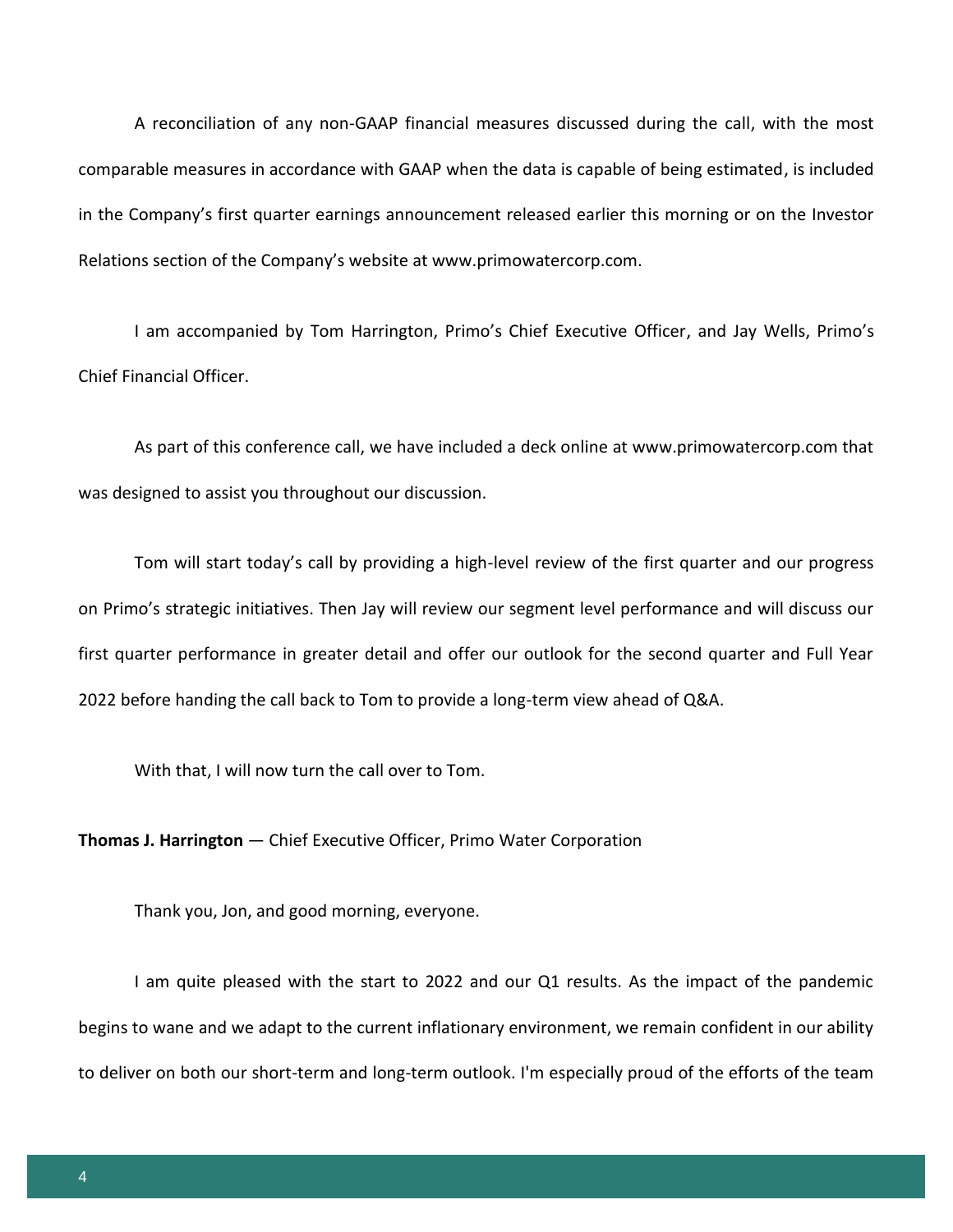and pleased with everyone's continued commitment to safety, customer satisfaction, and growth as our teams have once again responded to the challenges presented by the unprecedented cost inflation and the war in Ukraine.

In the first quarter, we achieved double-digit revenue growth driven by strong customer demand, particularly in our Water Direct and Exchange businesses, and continue to deliver robust growth on Mountain Valley, America's premium spring and sparkling water brand. Our global Water Direct and Exchange customer base increased 4.5 percent to \$2.3 million for the quarter. This was an increase of 100,000 customers versus Q1 of 2021 through organic customer addition, customer base acquisitions through our tuck-in strategy, and improved customer retention rates, which increased to 86.5 percent.

As I mentioned last quarter, the three and five-gallon bottle water category growth opportunity is estimated to be as large as an incremental \$29 million U.S. households and continues to increase based on tailwinds, including growing consumer demand for environmentally-responsible products, the shift away from sugary sweetened beverages, and well-documented concerns with tap water quality. The residential opportunity for increased sales of three and five-gallon return on bottled water remains a top priority, as the category has significant growth potential from our perspective.

We remain focused on increasing household penetration through our execution of our razor/razorblade model. While the Water Dispenser segment declined during Q1 because of higher retail price points and less promotional activity driven by tariffs and the elevated cost of ocean freight, sellthrough volume of more than 190,000 dispensers to consumers resulted in a 2.4 percent sequential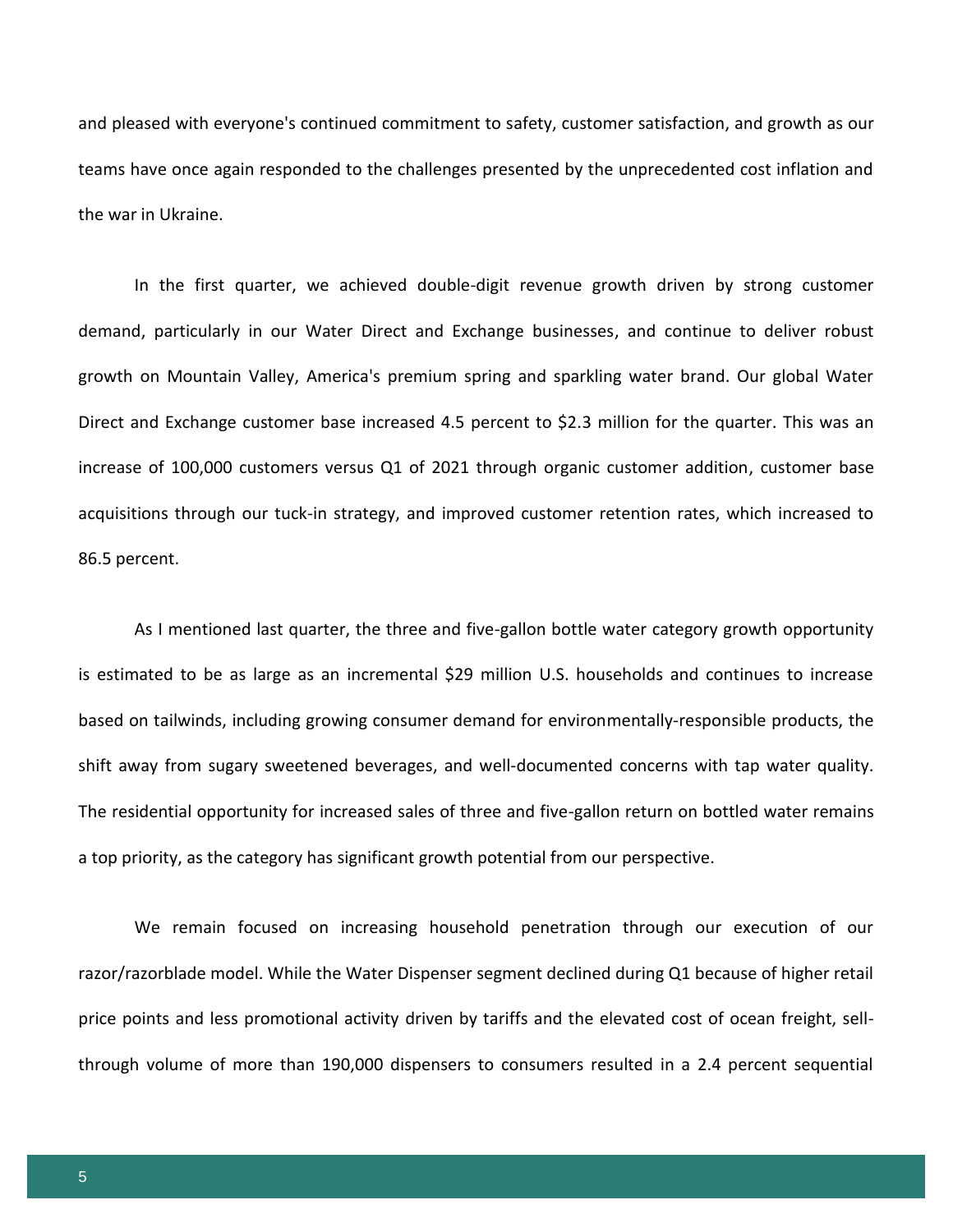increase in the first quarter versus Q4 of 2021. As ocean freight costs moderate, we expect to see a return to growth in our Dispenser business through increased promotional activity and the benefit of new customer distribution wins and the increased penetration from our existing customer base. As an example, we recently gained new dispenser business at Costco with shipments beginning in Q2.

We continue to experience elevated costs driven by inflation across several operating expense categories, including labour, fuel and freight. To address the higher costs of approximately 10 percent during the quarter, we implemented two pricing actions; the first in January and the second in March, each in response to higher-than-forecast inflationary costs at that point in time. Currently, we believe that the pricing actions we have executed will cover the higher costs. The full benefits of these pricing actions are expected to be realized in Q2.

Despite the cost headwinds, we continue to invest in the customer experience, evidenced by organic customer growth and improved customer retention rates. Improved pricing, continued demand for our products, and the improvement in customer retention gives us confidence in our 2022 guidance, in our long-term 2024 outlook of high single-digit organic revenue growth, and Adjusted EBITDA approaching \$525 million.

In Q1, consolidated revenue increased 10 percent to \$526 million and Adjusted EBITDA increased 15 percent to \$88 million, again, driven by higher demand for our products and improved pricing and volume led by our Water Direct and Exchange business. Consolidated revenue, excluding the retail single-use plastic business in North America, grew 13 percent to \$500 million, and on an FX neutral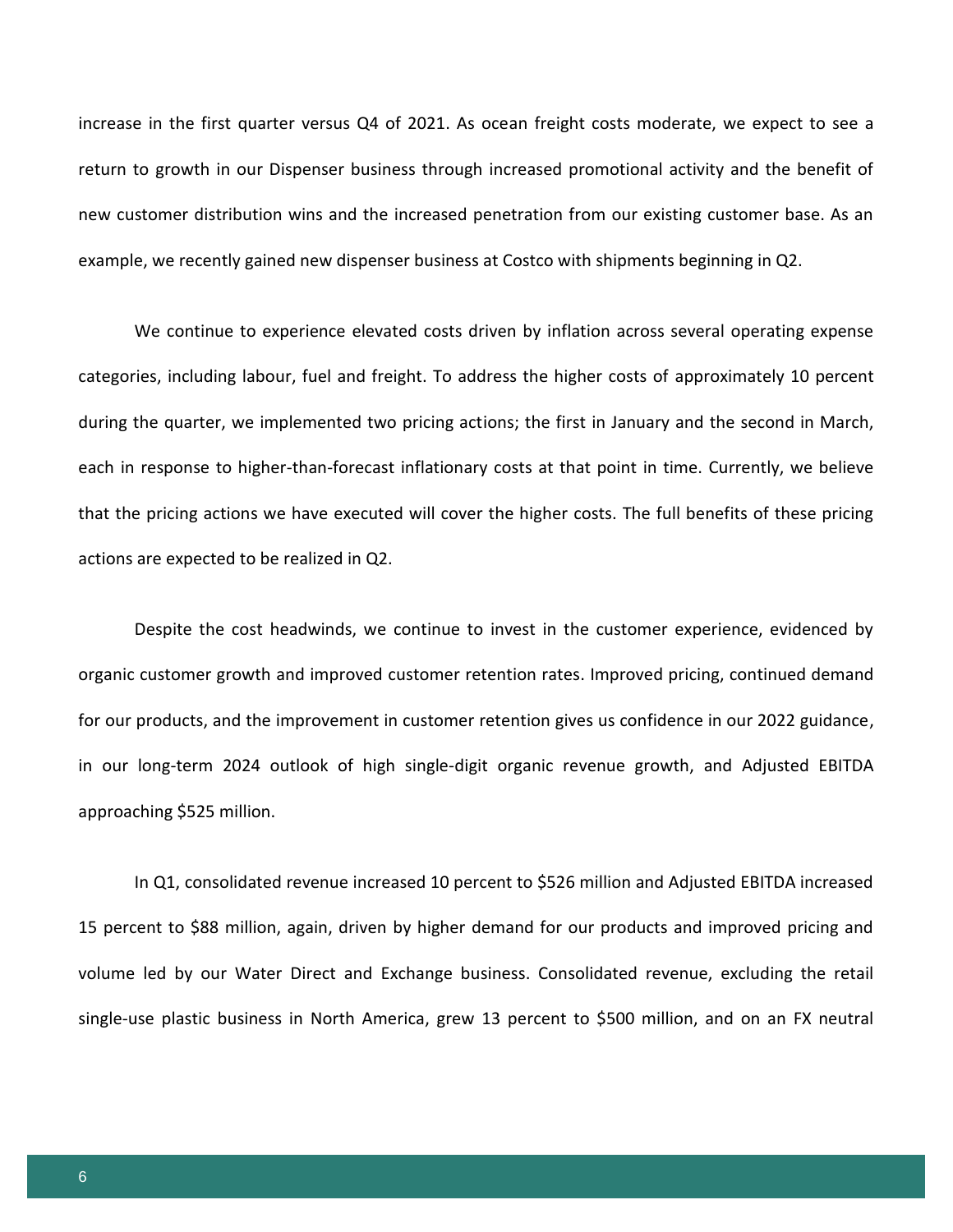basis, overall revenue was up 14 percent. Consolidated organic revenue was up by double-digits, as we experienced a gain of 12 percent for the quarter.

As referenced earlier, the Water Dispenser segment declined because of higher retail price points and less promotional activity driven by tariffs and the spike in ocean freight costs experienced during the quarter. As ocean freight container rates moderate, we expect to return to growth in our Dispenser business. As I mentioned in the past, water dispenser sales provide a key point for consumers to enter the bottled water category where we can capitalize on our recurring razor/razorblade revenue model. The recurring purchase behaviour generates organic water sales as part of our water go-to-market strategies.

As a reminder, our internal research indicates that approximately 60 percent of respondents surveyed are new to the Water category, 45 percent prefer Water Direct, 30 percent prefer Water Exchange, and 25 percent prefer Water Refill. We should continue to gain our fair share of this growth, as our razor/razorblade model remains one of our strategic advantages.

You will likely remember that our B2B channel experienced some softness in December and January resulting from reduced foot traffic. A clear demonstration of what some call the January swoon is illustrated in the chart of mobility data included in our supplemental presentation on Page 8, titled Visits to Retail and Recreational Locations. It shows a decline in foot traffic of roughly 20 percent in the December/January timeframe. As we suspected, the timing corresponds with increased rates of the Omicron variant here in the U.S. Fortunately, we have seen these visits to retail start to rebound as the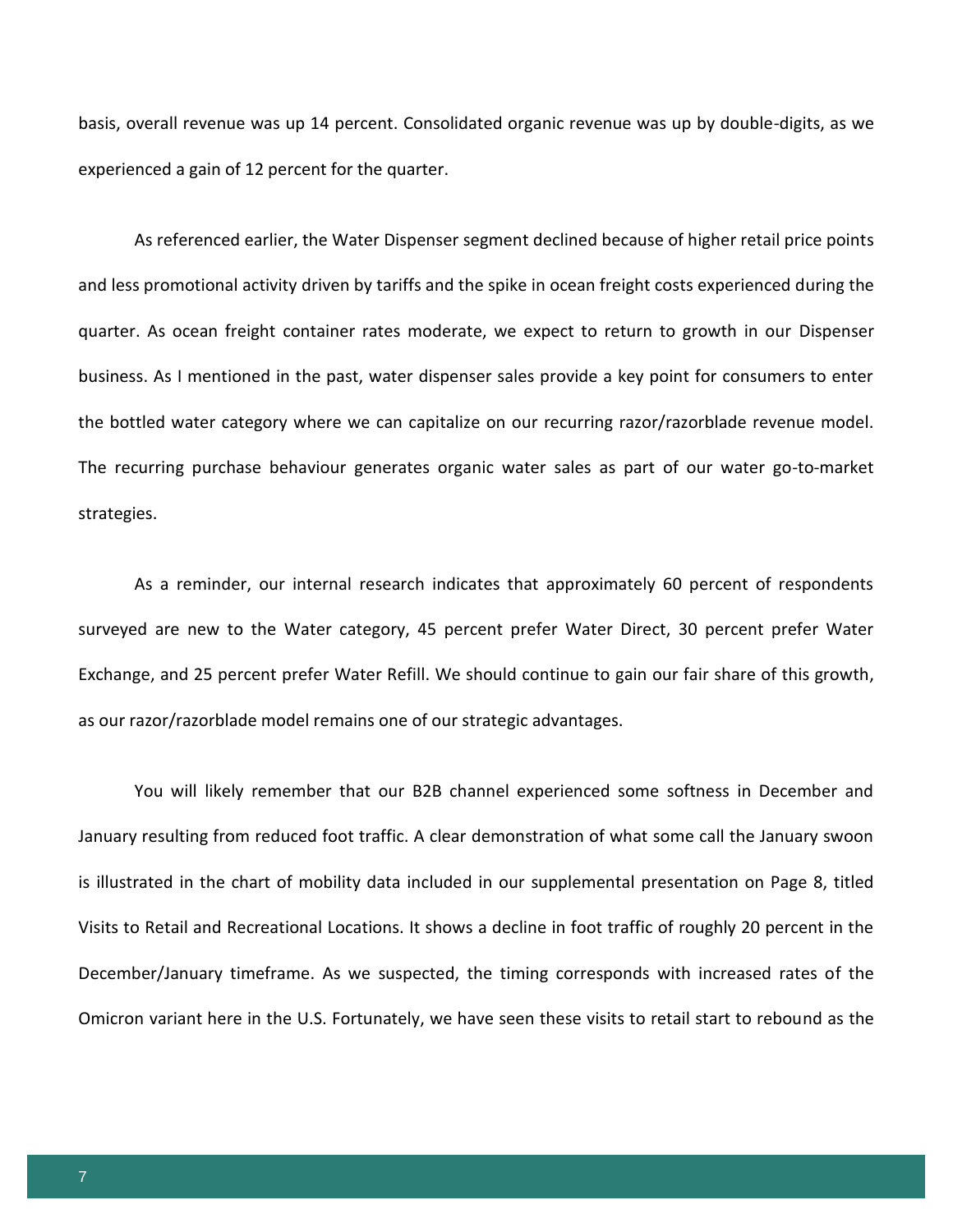effects of the Omicron variant have eased, and we continue to work diligently to meet the current levels of demand.

We've added an analysis of our North American B2B customer base on Page 9 of the supplemental presentation deck that provides a view of the diverse mix of our B2B customer base. Importantly, it shows that we have no appreciable customer concentration in our Water Direct business.

A recap of our growth drivers on Slide 10 demonstrates growth in several key areas: customer count increases on Water Direct and Exchange; consistent gains in the average selling price of our three and five-gallon bottles; our premium Mountain Valley revenue and e-commerce revenue.

We continue to invest in route operations to improve our service metrics, enhancing the customer experience. We are near our targeted staffing levels and are currently staffed more than 98 percent in route delivery in the U.S. We believe the long-term benefits of improving the customer experience and increasing customer retention outweigh any short-term investments.

As it relates to our efforts in ESG, we remained focused on elevating our position on environmental responsibility and finding new ways to honour our commitment to protect the environment, provide quality drinking water, and manage sustainability. Later this quarter, we plan to publish our first environmental, social, and governance report. The report represents the next step on our ESG journey. We've been working on formalizing our priorities in governance structure, establishing initial targets, and enhancing the collection of our data from across our Company. As part of our ESG strategy, last November, we announced the planned exit of the single-use bottled water retail business in North America. We remain on pace to completely exit this category by the end of the second quarter,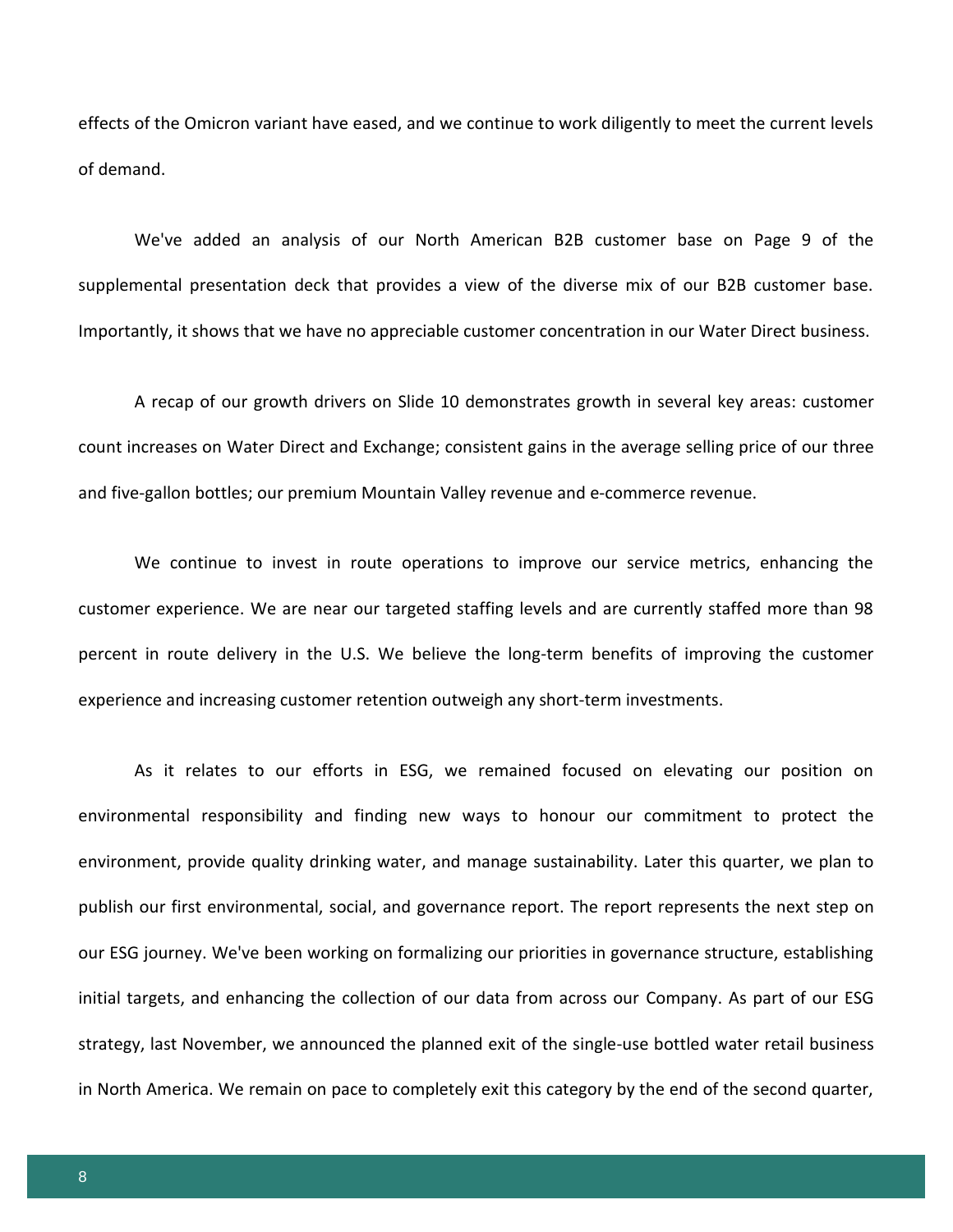eliminating approximately 400 million bottles from the ecosystem. This is a major step in enhancing our ability to focus on a more environmentally friendly, returnable bottled water business. Our three and five-gallon returnable bottles provide an attractive alternative to combat the challenge of plastic waste based on their reusability and recyclability.

Over the last few months, we've been asked about our business exposure to the war in Ukraine, as well as our business in Russia. In 2021, our business in Russia recorded approximately \$14 million of revenue and approximately \$3 million of Adjusted EBITDA. We have decided to exit Russia and expect to complete this exit over the course of the next 60 to 90 days. As we work to exit our business in Russia, we will continue to supply water to the humanitarian and NGO efforts in Eastern Poland as they manage the influx of Ukrainian citizens displaced from their homeland. I would like to extend my appreciation to those associates of ours in Poland and in other European countries, as several of our associates are hosting refugees from Ukraine in their own homes, and we're profoundly proud of the help they are providing in these very difficult times. Our thoughts are with the people of Ukraine, and we hope for a speedy end to the conflict.

I'd like to now turn the call over to Jay to review our first quarter results in greater detail.

**Jay Wells** — Chief Financial Officer, Primo Water Corporation

Thank you, Tom, and good morning, everyone.

Starting with our first quarter consolidated results.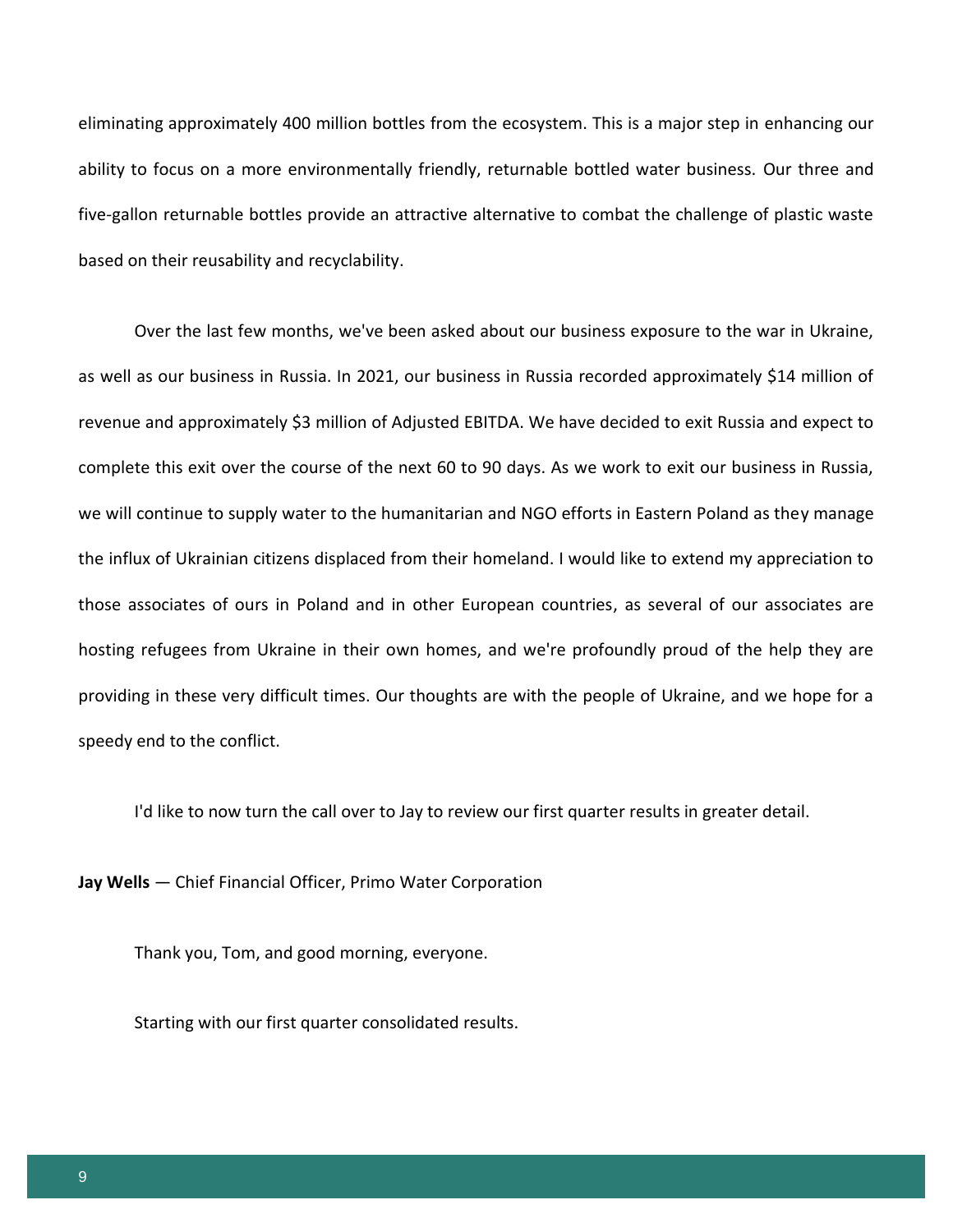Consolidated revenue increased 10 percent to \$526 million compared to \$478 million. Excluding the impact of foreign exchange and the exit of our North American single-use plastic bottled water refill business, revenue increased by 14 percent. These gains were largely driven by growth in our Water Direct and Exchange businesses, as we saw a rebound from the effects of reduced foot traffic and the Omicron variant, which caused B2B volume to suffer in December and early January. Rebound has continued into our second quarter.

Total organic revenue growth was 12 percent for the quarter. Adjusted EBITDA grew 15 percent to \$88 million. As Tom discussed, the effects of pricing actions, volume growth, and strong demand drove profitability.

During the quarter, we made substantial progress in achieving full stacking levels and now have more than 98 percent of our route delivery positions filled. We are confident that the incremental investments we are making in our people will enable us to deliver on our target of 9 percent to 10 percent revenue growth for the year. The increased staffing costs were accompanied by continued inflationary cost pressures in other areas of our business. The major buckets of higher costs included materials associated with our soon to be exited North American single-use bottled water business, ocean freight, transportation, and labour. The additional pricing actions taken in the first quarter have offset these increased costs, and we have captured enough price to offset the cost increases that we have seen to date.

Turning to our segment level performance for the quarter.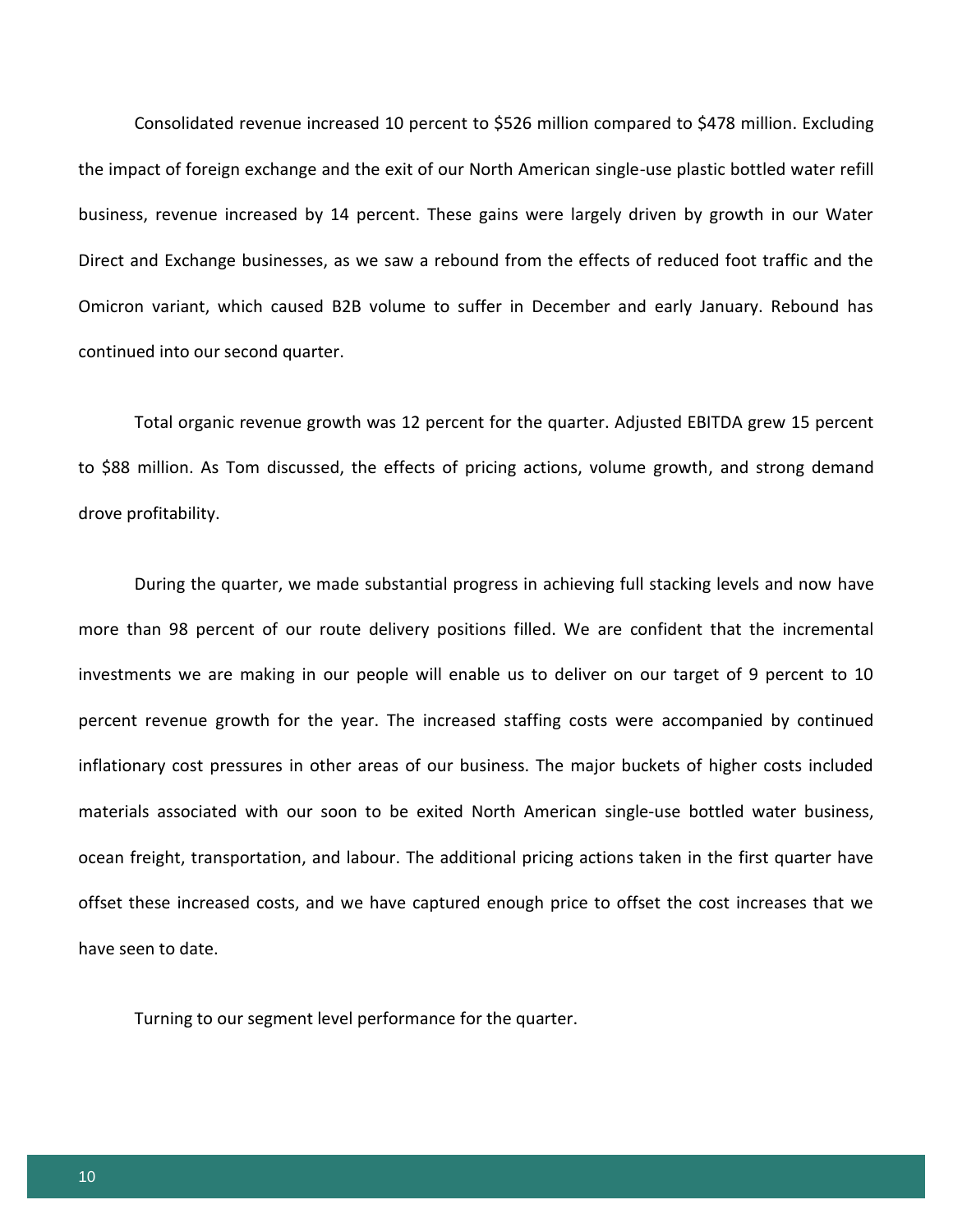North America revenue increased 9 percent to \$397 million compared to \$366 million. Excluding the impact of foreign exchange and the exit of the single-use plastic bottled water refill business, revenue increased by 13 percent driven by growth in our Water Direct and Exchange businesses. Organic revenue growth was 11 percent, driven by a 3 percent increase from volume and an 11 percent increase from price mix within our Water Direct and Exchange businesses. Adjusted EBITDA in North America increased 15 percent to \$79 million.

Turning to our Rest of World segment.

Revenue increased by 14 percent to \$129 million. Excluding the impact of foreign exchange, revenue increased by 18 percent. All channels in the Rest of World segment showed increases, demonstrating the benefit of our multi-country, multi-channel model. The increase was driven by growth in both residential and B2B customers. We are pleased with the performance of our Rest of World business, which is beginning to recover from the pandemic and commercial businesses are beginning to return to work. Adjusted EBITDA in the Rest of World segment increased 8 percent to \$16 million, as the benefit of higher revenues from Europeans returning to work was partially offset by investments in sales and marketing for residential customers in Europe to further diversify our customer base and better balance the customer mix.

Turning to our Q2 and full year outlook.

Revenue was strong in Q1 and is off to a good start in Q2, with strong customer demand and price increases to offset increased costs.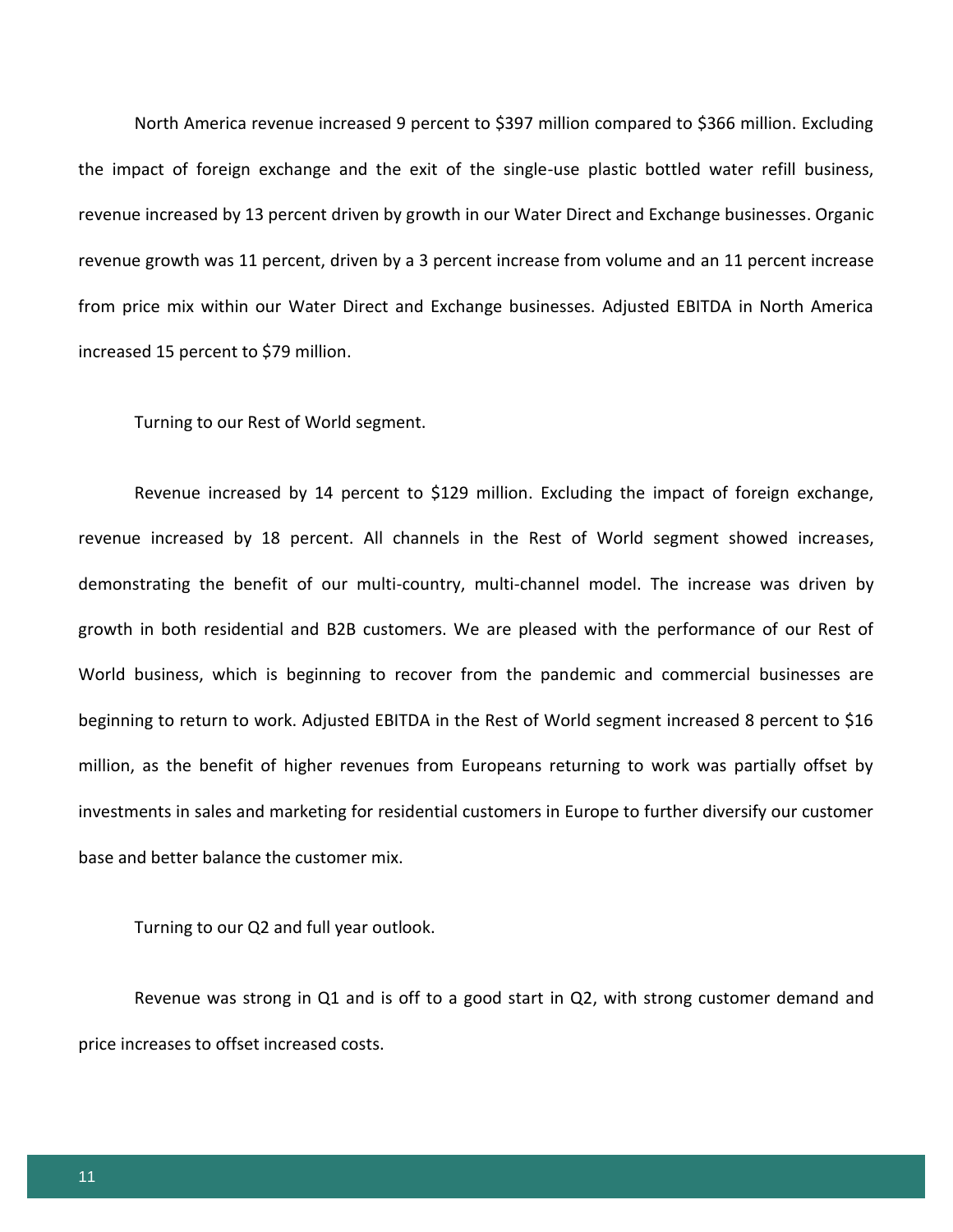With respect to Adjusted EBITDA, inflation has resulted in cost increases in labour, fuel, freight, and materials. We are confident we can take price to offset these cost increases, but it may result in short-term windows of cost headwinds.

In addition, we are focusing on long-term growth and laying the foundation for future growth. This requires us to invest in that foundation this year.

Finally, the exit of the business in Russia creates a one-time headwind as we lack \$14 million of revenue and \$3 million of Adjusted EBITDA from this business.

With that said and based on the information we have available to us as of today, we expect consolidated revenue from continuing operations to be between \$540 million and \$560 million, and that our second quarter Adjusted EBITDA will be in the range of \$100 million to \$110 million.

For the Full Year 2022, organic revenue growth is projected to be 7 percent to 8 percent and overall revenue growth is expected to be 9 percent to 10 percent. Adjusted for the exit of the North American single-use retail water business, we expect 2022 Adjusted EBITDA to be between \$410 million and \$420 million.

As Tom mentioned, the exit of the North American single-use retail water business continues to move quickly. In 2021, these products accounted for revenue of approximately \$142 million. We now expect the 2022 revenue of this product line to be about \$40 million, with minimal effect on Adjusted EBITDA. We still expect to exit this category by the end of the second quarter.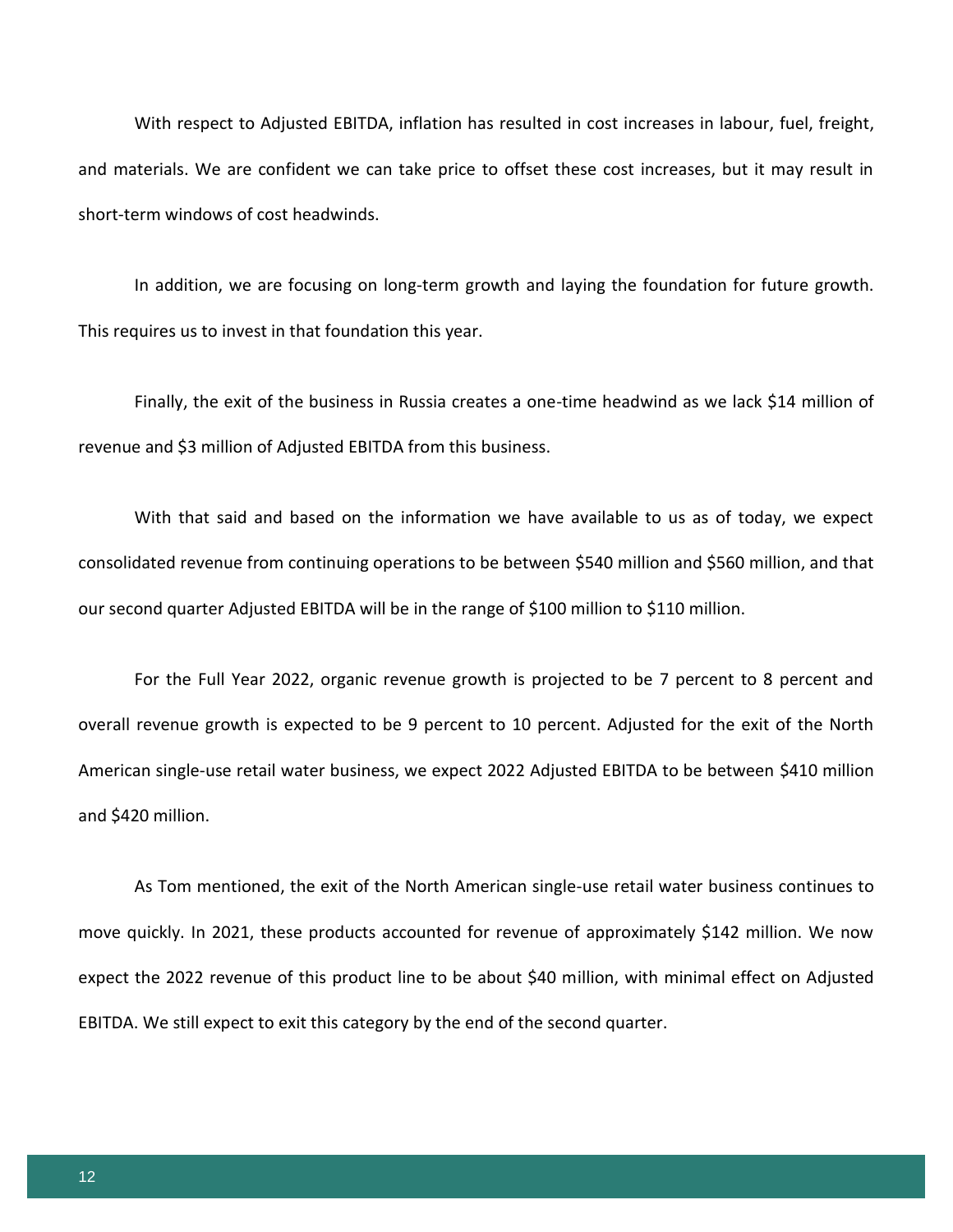For the year, we also expect around \$10 million of cash taxes, \$50 million of interest expense, as well as capital expenditures of approximately \$200 million. The capital expenditure figures include incremental spending, as we discussed during our Investor Day last November, which is being used to support our growth outlook and EBITDA margin expansion.

Key initiatives being funded by our multi-year incremental CAPEX include: driving digital growth and leading dispenser innovations such as the rollout of an update to our mobile app, My Water+, and plans to execute a global e-commerce web shop, both of which will grow our customer base, leading to dispenser and refill innovation, creating differentiation in our products and offerings; investment in delivery vehicles to reduce emissions and to support sustainable fleet management; investment in new spring sources, including Mountain Valley, support increased customer demand and future growth; installation of water production equipment that supports our ESG strategy, reduces water usage, and increases efficiencies in places like Los Angeles and Calgary; investment (audio interference) solutions to support supply chain and logistics operational excellence. These initiatives and investments will support our 2024 outlook, which includes revenue and Adjusted EBITDA growth, as well as EBITDA margin expansion.

As we announced yesterday, our Board of Directors authorized a quarterly dividend of \$0.07 per common share. As discussed during our November Investor Day, our growth outlook and increased free cash flow generation can fund our growth, as well as an increase in our annual dividends. Our path to a multi-year dividend step-up includes an increase in our quarterly dividend per share by \$0.01 in 2022, another in 2023, and another in 2024. The increase in the dividend will return over \$6 million incremental dollars to shareholders in 2022.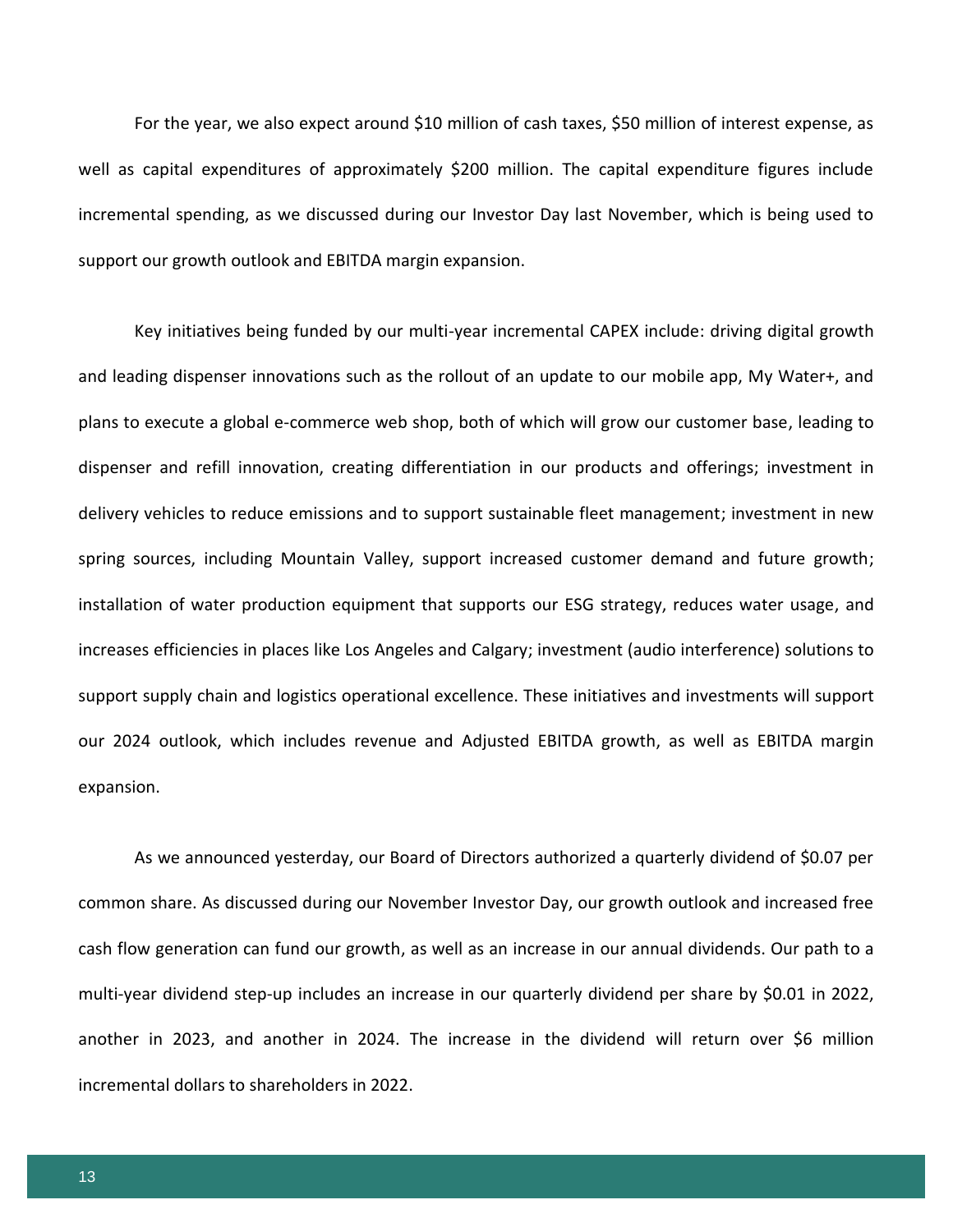Other aspects of capital deployment include continuing our tuck-in M&A. For 2022, we continue to target \$40 million to \$60 million of tuck-ins and remained focused on executing the robust pipeline of tuck-in opportunities in front of us.

Our long-term organic growth outlook has not changed. We remain confident in our outlook for 2024. We are forecasting high single-digit percentage organic revenue growth, targeted annualized Adjusted EBITDA approaching \$525 million, Adjusted EBITDA margins of 21 percent to 22 percent, adjusted EPS of \$1.10 to \$1.20 per share, net leverage of less than 2.5 times, and ROIC greater than 12 percent.

I will now turn the call back to Tom.

**Thomas J. Harrington** — Chief Executive Officer, Primo Water Corporation

Thanks, Jay.

Looking ahead, we remain focused on executing on differentiated Water Your Way platform. We will leverage our pure-play water model to drive revenue growth of 9 percent to 10 percent in 2022, adjusting for the exit of the North American single-use plastic retail water business and including the revenue from the tuck-in acquisitions made during 2021. Organic revenue growth is expected to be in the range of 7 percent to 8 percent.

We continue to prioritize the customer experience on all things digital, and we remained focused in understanding the new customer journey by leveraging data to segment our audiences to provide the right content and products to them. Our current and future customers will be empowered to fully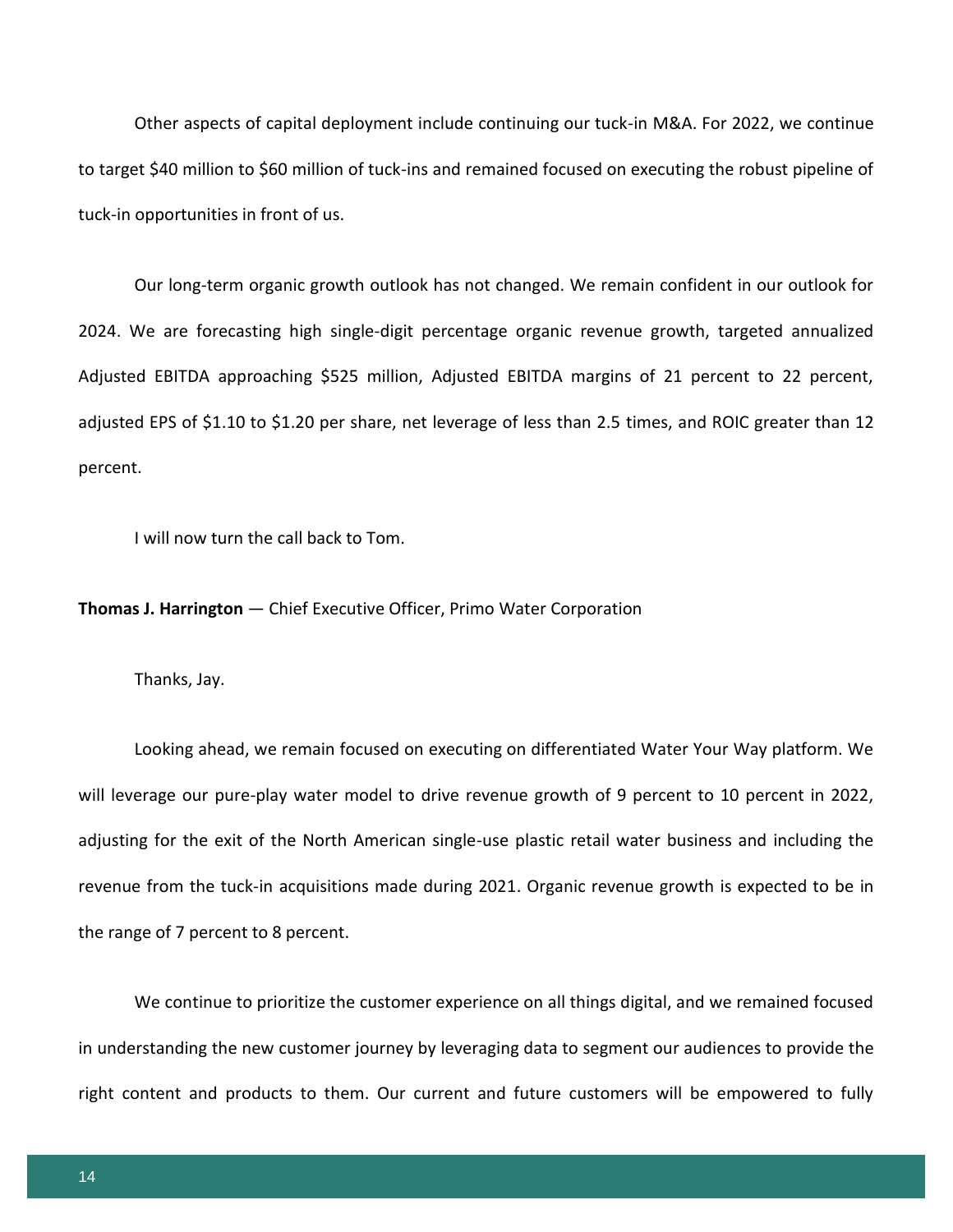embrace our Water Your Way strategy in the new format with the ability to manage their accounts on the go, easily obtaining Primo products whenever, wherever, and however they want them.

We're also on pace to launch our new direct-to-consumer e-commerce destination later this year with new features that enhance the purchasing experience and will accelerate our dispenser sales. Our initiatives set the tone for our commitment to digital acceleration to provide the best solutions to our customers.

We will continue to execute our razor/razorblade model, with growth in the number of dispensers sold driving top line growth through the sale of water products.

Interest levels for the launch of our new Alkaline Water brand, Primo Plus, have been very encouraging. Primo Plus alkaline water complements our existing portfolio and is a growing trend globally. Primo Plus alkaline water has a pH level of 9.5 at the time of bottling, is sold in three-gallon bottles, and is currently available for Water Direct customers in certain U.S. geographies. We have a pipeline that could lead to incremental distribution of more than 1,000 Primo Plus exchange rack places.

Our efforts are paying off in other areas such as refill. We've partnered with a major retailer to install up to 1,000 additional refill machines at net new locations in 2022 and 2023. Supporting our initiatives are more structural and thematic tailwinds that are driving consumers toward healthy hydration solutions. The growth in the health and wellness category continues to support our prospects of gaining share of the broader beverage category.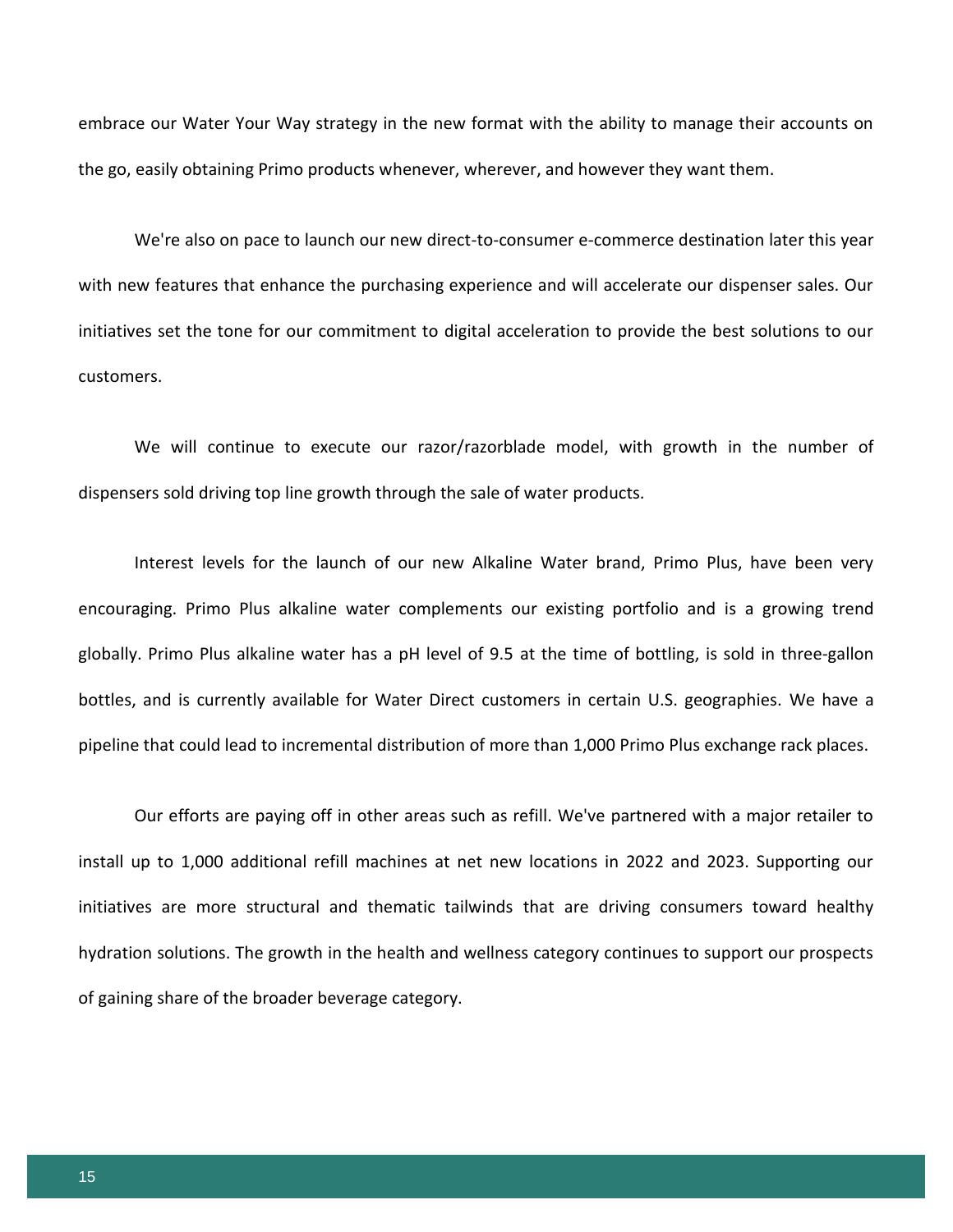In addition, the perception of the declining quality of municipal tap water is well-documented, which supports the growth of our products and services. Tap water as a primary drinking source is expected to continue to decline in all parts of the world for the foreseeable future.

As Jay noted, we expect our consolidated second quarter revenue to be between \$540 million and \$560 million, and for our Adjusted EBITDA to be between \$100 million and \$110 million. For Full Year 2022, we continue to forecast revenue growth of 9 percent to 10 percent, adjusting for the exit of the North America single-use retail bottled water business and including the revenue from the tuck-in acquisitions made during 2021, as we continue to see the improving demand in both the residential and B2B sectors as consumers and workers are increasing their mobility.

We are forecasting our Adjusted EBITDA to be between \$410 million and \$420 million.

We're also maintaining a strong pipeline of M&A targets which we expect to execute during the remainder of the year.

Once again, I'd like to thank the Primo Water associates across the business for their tireless efforts to serve our customers.

With that, I will turn the call back over to Jon to move us to Q&A.

**Jon Kathol** — Vice President, Investor Relations, Primo Water Corporation

Thanks, Tom.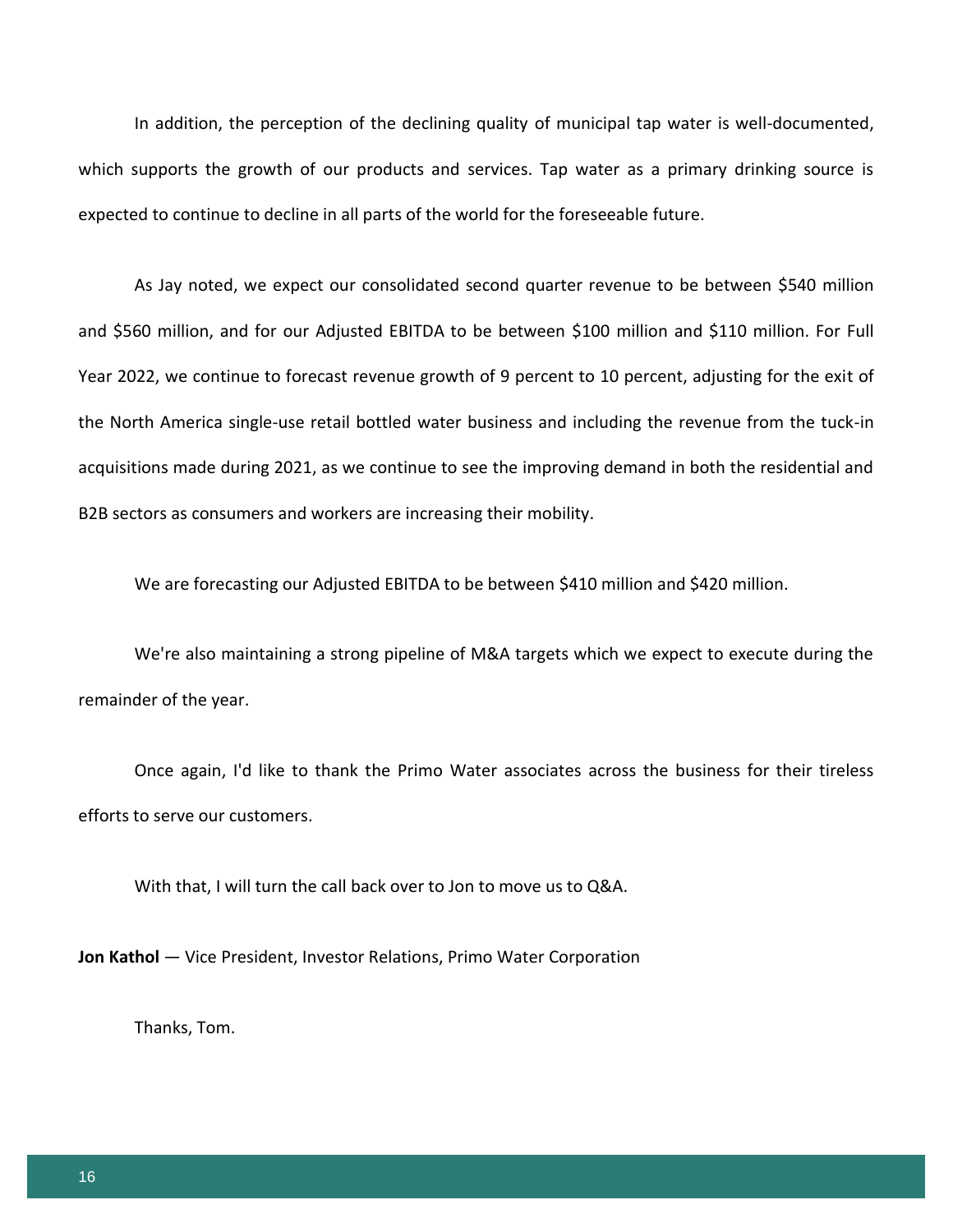During the Q&A, to ensure we can hear from as many of you as possible, we would ask for a limit of one question and one follow-up per person. Thank you.

Operator, please open the line for questions.

## **Q & A**

## **Operator**

Thank you.

Your first question comes from Kevin Grundy with Jefferies. Please go ahead.

## **Kevin Grundy** — Analyst, Jefferies

Great. Thanks. Good morning, everyone, and congrats on the strong results.

**Thomas J. Harrington** — Chief Executive Officer, Primo Water Corporation

Thanks, Kevin. Good morning.

**Kevin Grundy** — Analyst, Jefferies

Hey. Hey. Good morning, Tom. Good morning, Jay.

I wanted to pick up on your outlook for the year and then shift to pricing, if I could. So first, just with respect to the outlook, maybe just comment on your decision to maintain your revenue and EBITDA guidance for the year despite the strong first quarter and what appears to be a solid start to the second.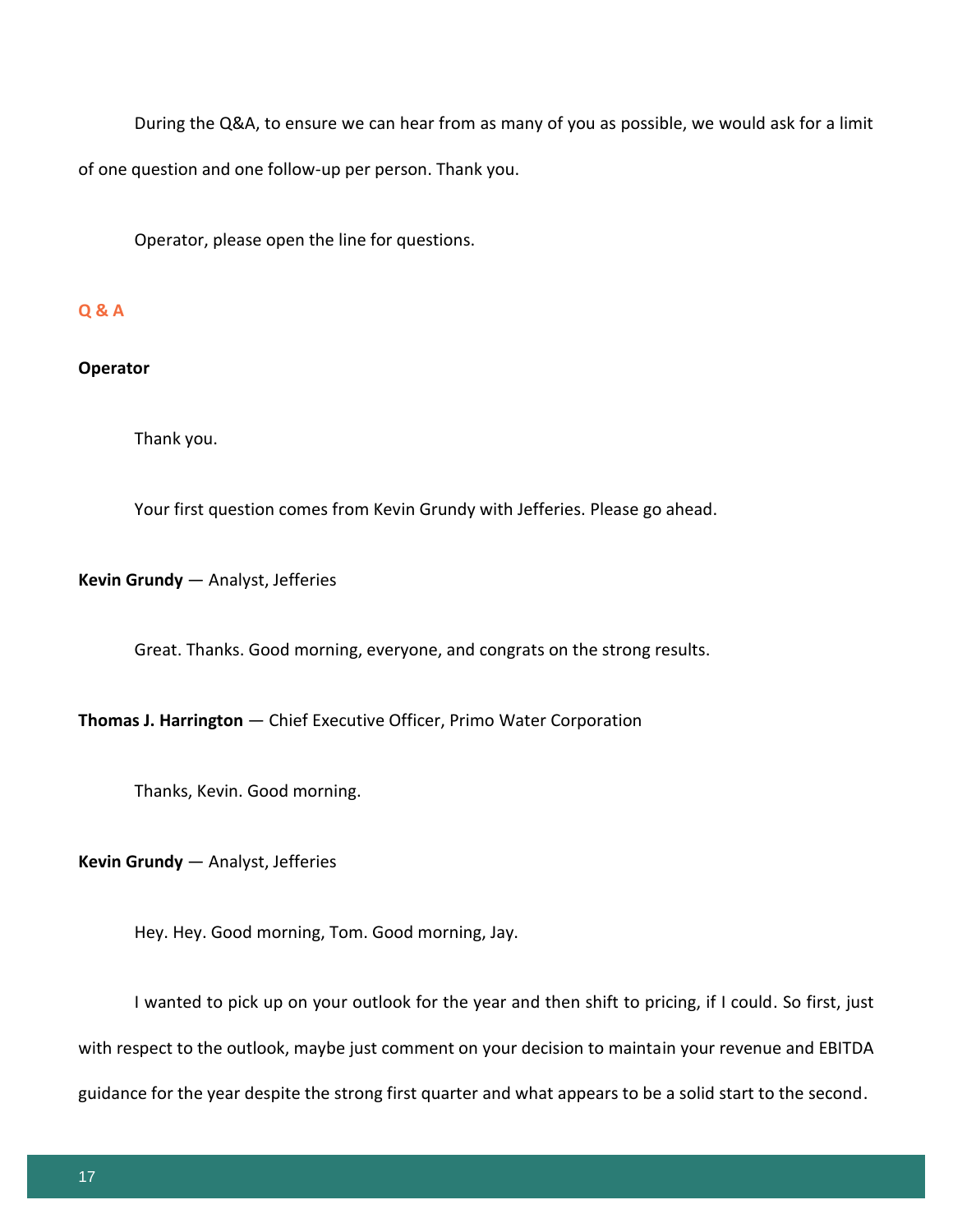**Thomas J. Harrington** — Chief Executive Officer, Primo Water Corporation

Yes. Clearly, we're pleased with the first quarter; revenue growth, EBITDA growth, margin expansion, so it's a rock-solid beginning, and we see that carrying into Q2, but it's early, so we'd like to get the next little bit under our wings well before we make any decisions about where the guidance would go, and I also think it's important to note that while we announced the exit of Russia, we're not changing our guidance to effect for the short-term headwind of \$14 million and \$3 million, so we'll continue to deliver our guidance in spite of despite that decision, so that's where we sit, but the business, to your point, is off to a terrific start. We're quite pleased with it, and it has continued into April, and I guess we (inaudible) be the first couple of days in May.

#### **Kevin Grundy** — Analyst, Jefferies

Okay. Very good. I think that makes sense.

Then just pivoting to pricing. I think the comment was, you took pricing in January and in March, so just a couple of questions or a couple of areas maybe you could touch on: the magnitude of the price increase relative to CPI, which is currently in the 8.5 percent area year-over-year; observations on elasticity so far, seemingly so far, so good, although early, at least with the first round, given the results; and then just broadly, the view on the ability to take additional pricing should the inflationary environment worsen from here, so thanks for that, guys. I'll pass it on.

**Thomas J. Harrington** — Chief Executive Officer, Primo Water Corporation

Yes. Thanks, Kevin. I'll take a piece of that and then I'll flip it over to Jay.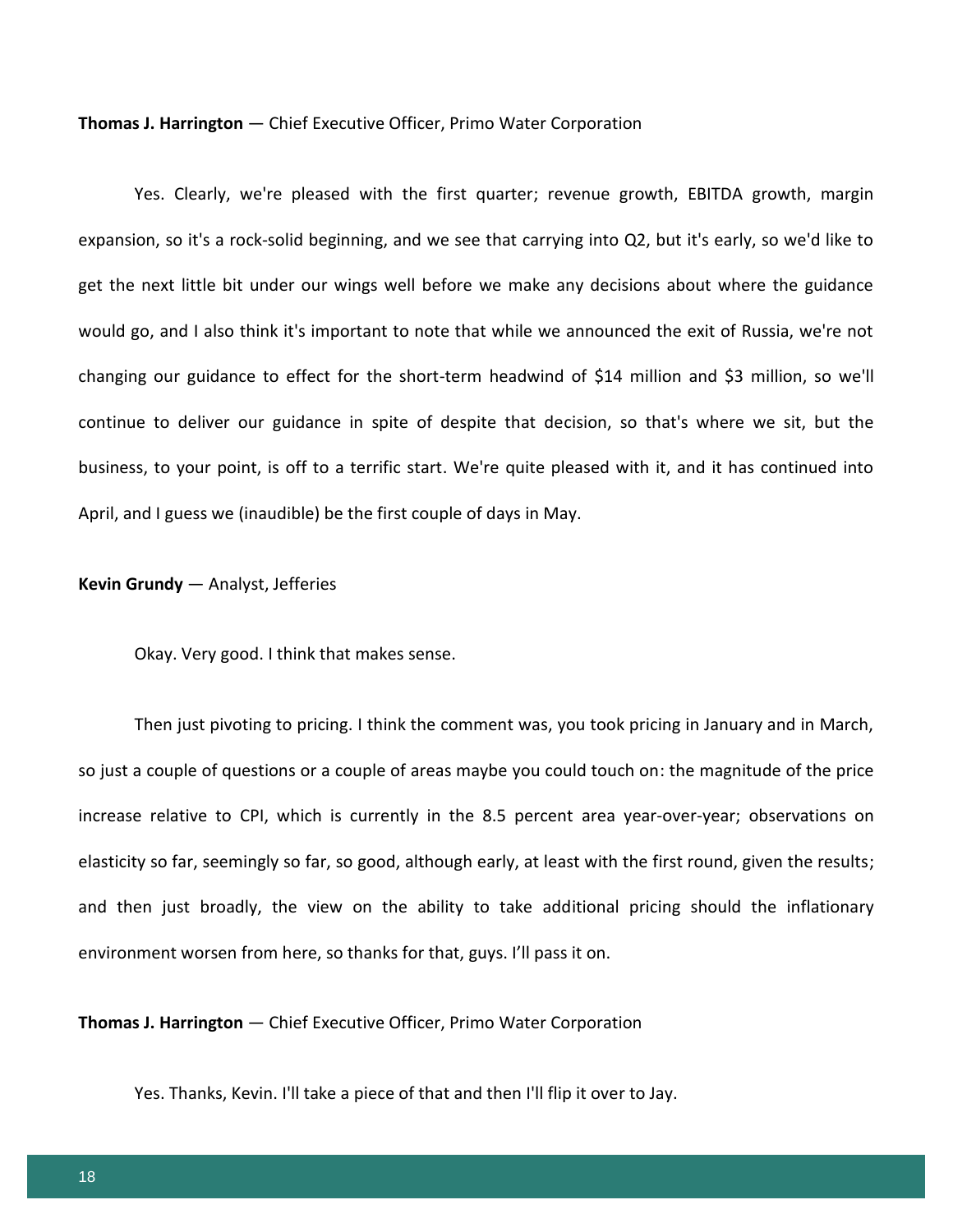The best measure for us is our retention rate, and we're seeing good stickiness on our customers in both—across our Water Direct and Exchange business at 86.5 percent, if I have the number correct, so it's good growth versus prior year, and that says that our investments in service, our ability to be 98.5 percent staffed on route delivery, which is the best place we've been in, good golly, since before any variant, which frankly, is very important to us that we're properly staffed so that we can deliver on our commitments to the customer, and they're sticking with us. Then in terms of, if you look at our growth, I guess the best indication is double-digit revenue growth on both residential and B2B pretty much everywhere we do business, which we think is a pretty solid sign that our pricing is sticking, customers are sticking, which gives us confidence that we're in a good spot as we move forward.

Jay, any colour you want to add?

**Jay Wells** — Chief Financial Officer, Primo Water Corporation

I talked a little bit on my prepared remarks. If you look at North America Water Direct Exchange up 17 percent in the quarter, of that 11 percent is related to pricing, so that will give you the magnitude. When you talk about the two price increases, we have different levers to pull in our price increase. Earlier in the quarter, we took pricing on certain products. Later, we more increased our delivery fee, our ESC as we saw diesel prices continue to rise during the quarter, so even though we took two tranches, they were on different line items (inaudible) different products.

**Kevin Grundy** — Analyst, Jefferies

Okay. Very good, guys. Thank you. Good luck.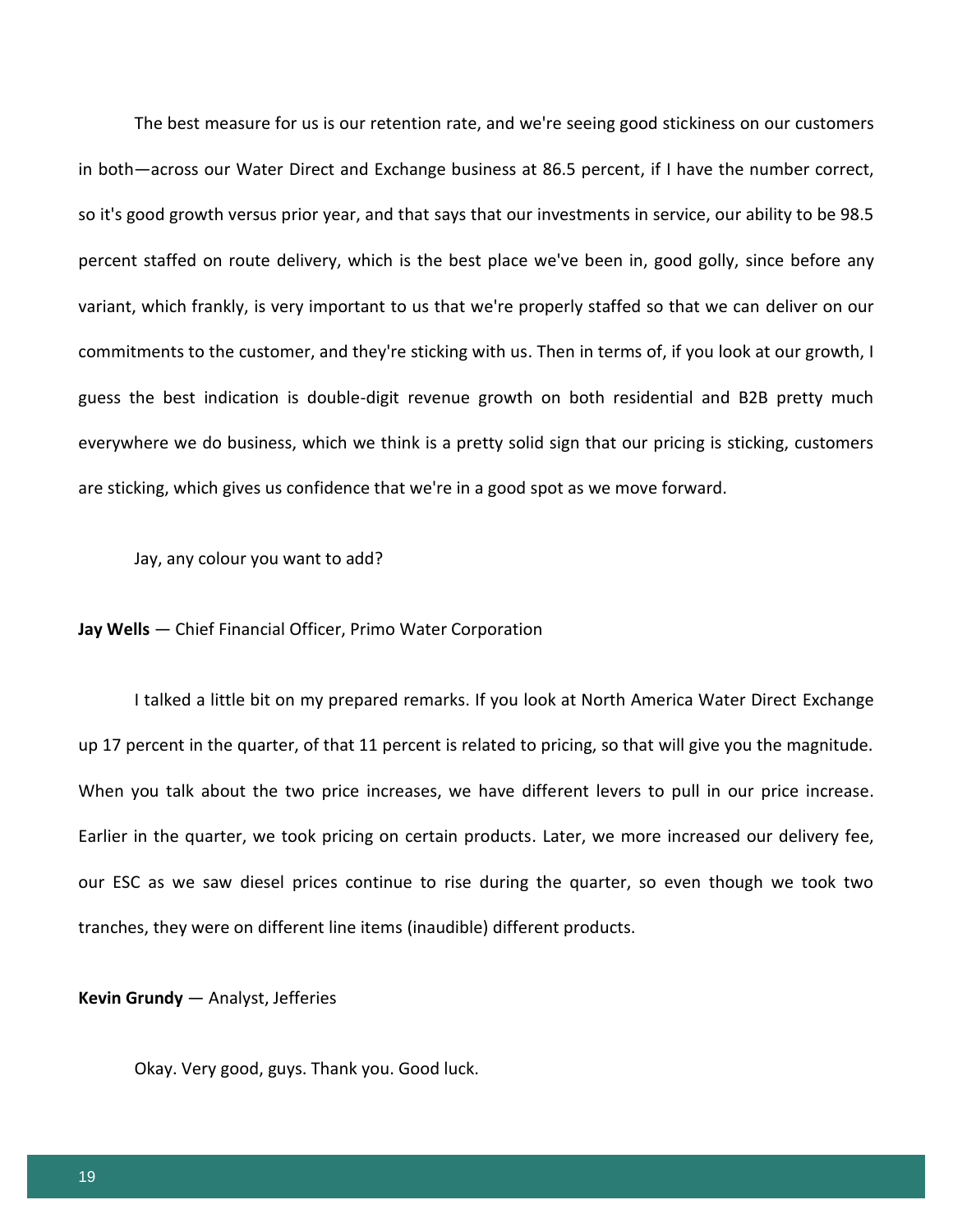**Thomas J. Harrington** — Chief Executive Officer, Primo Water Corporation

Yes. Thanks, Kevin. Appreciate it.

## **Operator**

Your next question comes from Andrea Teixeira with JPMorgan. Please go ahead.

**Andrea Teixeira** — Analyst, JPMorgan

Hi. Good morning, everyone, and echoing the success, and congrats on the quarter.

My question is more related to how you're seeing price elasticity. It looks as if it's probably early to tell, but wondering if you can parse out commercial against residential, and on that vein, if you're seeing anything, as you point out, like in the quarter-to-date, you've had very good improvement. If you can kind of give us a little bit of a difference between coming back in some of the commercial clients or even B2B against residential, and what are you seeing there quarter-to-date? Thank you.

**Thomas J. Harrington** — Chief Executive Officer, Primo Water Corporation

Good morning, by the way. Thank you, Andrea.

**Andrea Teixeira** — Analyst, JPMorgan

Good morning.

**Thomas J. Harrington** — Chief Executive Officer, Primo Water Corporation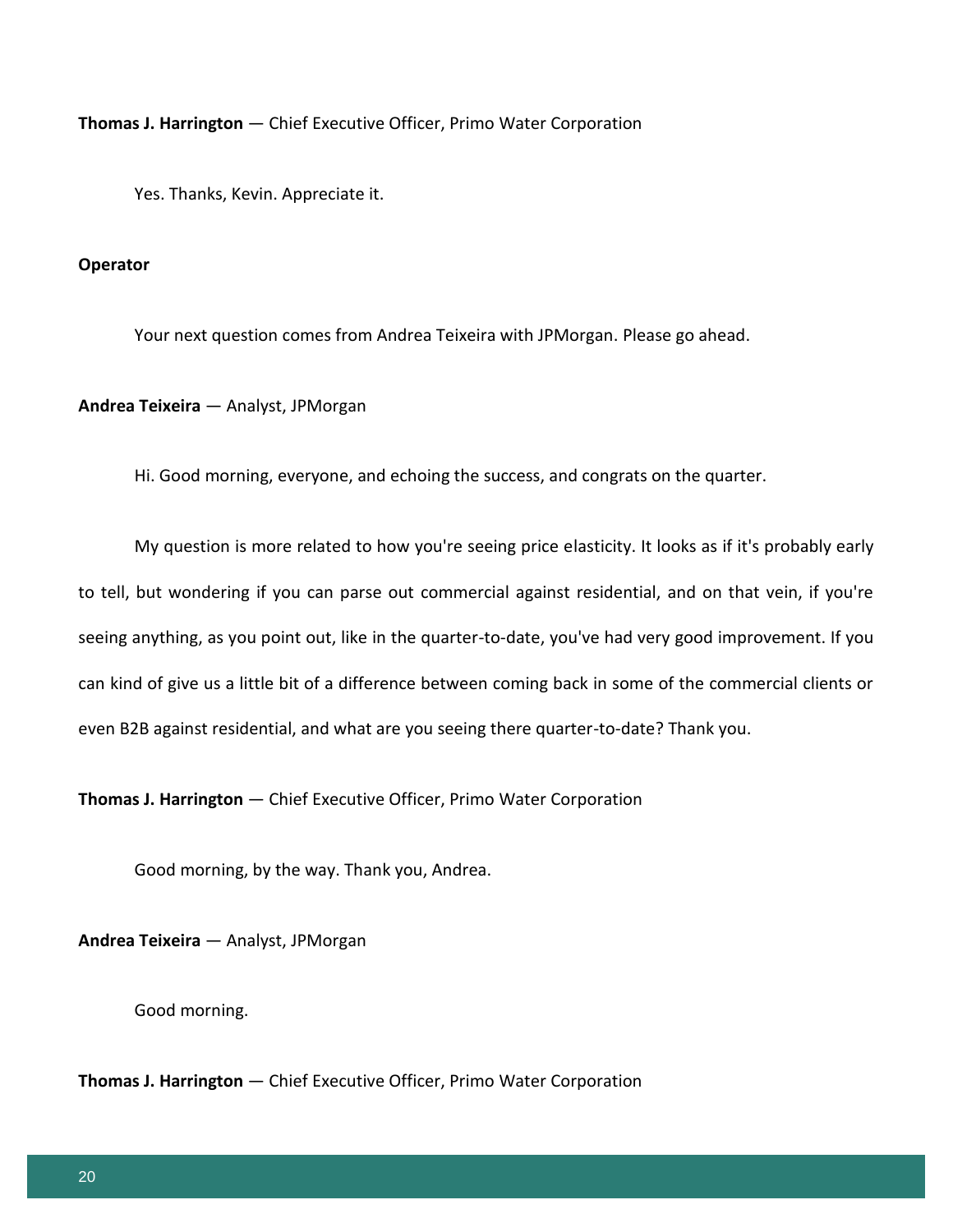There's a couple of questions embedded there, and let me take a shot at that.

If you went to North America, our B2B business is growing at a faster rate in terms of revenue in residential, both double-digits, and then if you went to Europe, they're about the same in terms of growth; both in excess of, call it, mid-single-digit, mid-double-digits in terms of growth, so we're quite pleased. The pricing has gone through, and remember, our delivery and energy surcharges are generally pegged at a price of fuel, so it covers us from those—the volatility in that area; hence, the reason that we took another initiative in March once we saw the price of oil spike at the beginning of the Ukraine conflict.

#### **Jay Wells** — Chief Financial Officer, Primo Water Corporation

On different pricing, keep in mind, our average customer bill, \$50, \$55, whether you're a small business or whether you're a residential, so very similar billing structures, very similar volume consumption, and the same type of billing structure. So, if we're taking pricing, we're taking it across our entire customer base in North America here, not just focused on residential or B2B, and we've seen good volume in both, the revenue in both, and good retention growing in both, so not seeing any elasticity issues with the pricing we take.

#### **Thomas J. Harrington** — Chief Executive Officer, Primo Water Corporation

I think one important point is our current staffing levels and route operations at 98 percent, essentially fully staffed, is a significant difference from where we were a year ago before Delta, right? So, I think we're in the best possible position in the event anything comes forward, that I'm staffed, I'm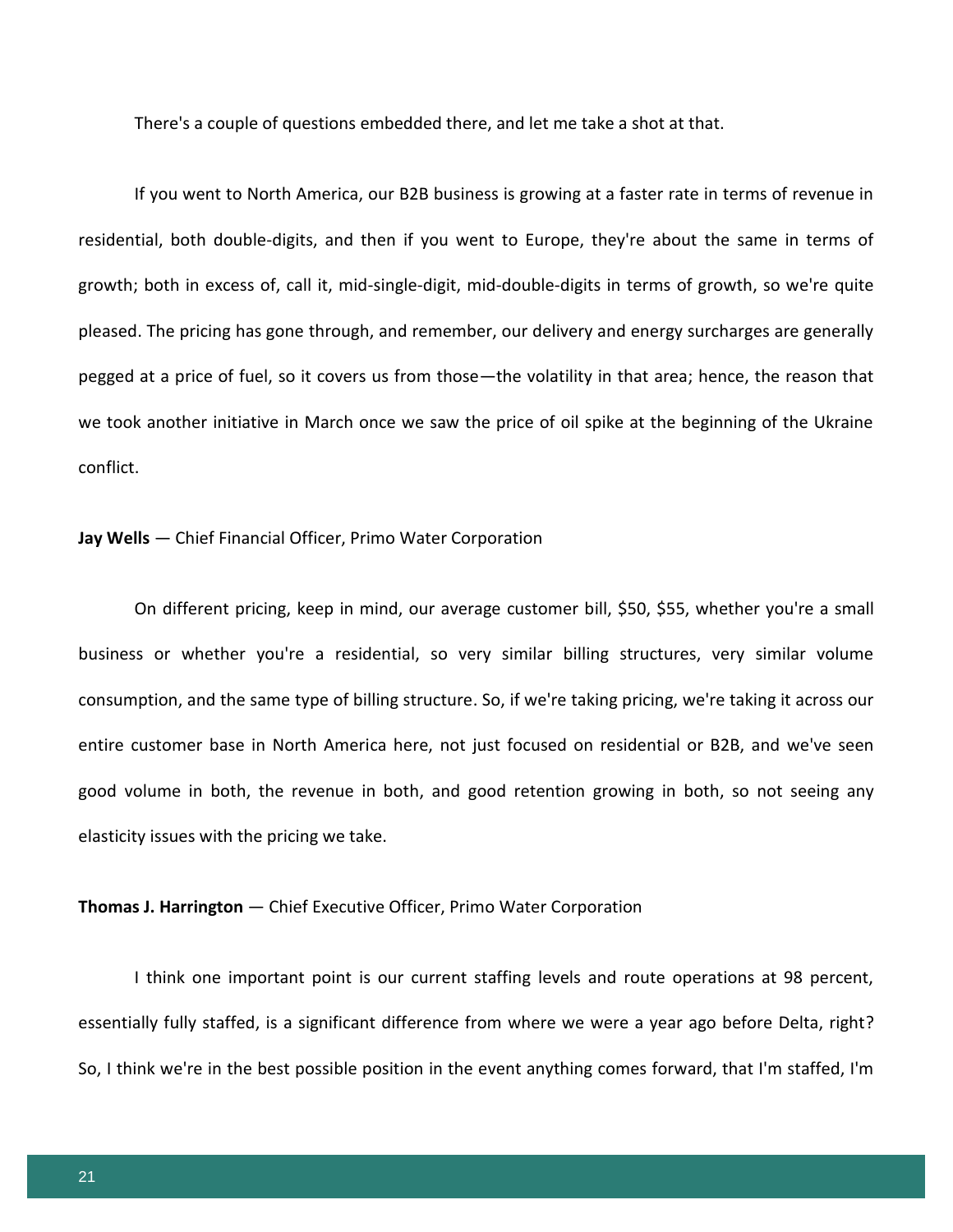ahead of it, we have much better pointing tools in place, we learned a ton from last year, so that gives us confidence that we can continue to deliver our customers, which, frankly, enables our pricing power.

**Jay Wells** — Chief Financial Officer, Primo Water Corporation

(Inaudible).

#### **Andrea Teixeira** — Analyst, JPMorgan

Hi. If I can just follow up a little bit on the quarter-to-date, and acknowledging that you have a tough comp on an organic basis, I think you were up 12 percent last year total company, is that something you're trying—when your commentary about like tracking well in the quarter, is that higher than what you were able to achieve with the 10 percent in the first quarter, or we should be cognizant of what's happened—I mean, the comparisons in organic?

## **Thomas J. Harrington** — Chief Executive Officer, Primo Water Corporation

I think we're cycling if you looked at last year. Rock-solid Q1 last year, so very good performance on a year-over-year basis. We're cycling a good performance in Q2 of a year ago, so we like our current positioning, but I'm a-third of the way through the quarter, so I don't want to get too far ahead of myself here, and we're confident, we'll deliver against our commitments, and we'll see how it turns out, but right now, we're in a very good position.

**Andrea Teixeira** — Analyst, JPMorgan

Okay. Thank you so much. I'll pass it on. Best of luck.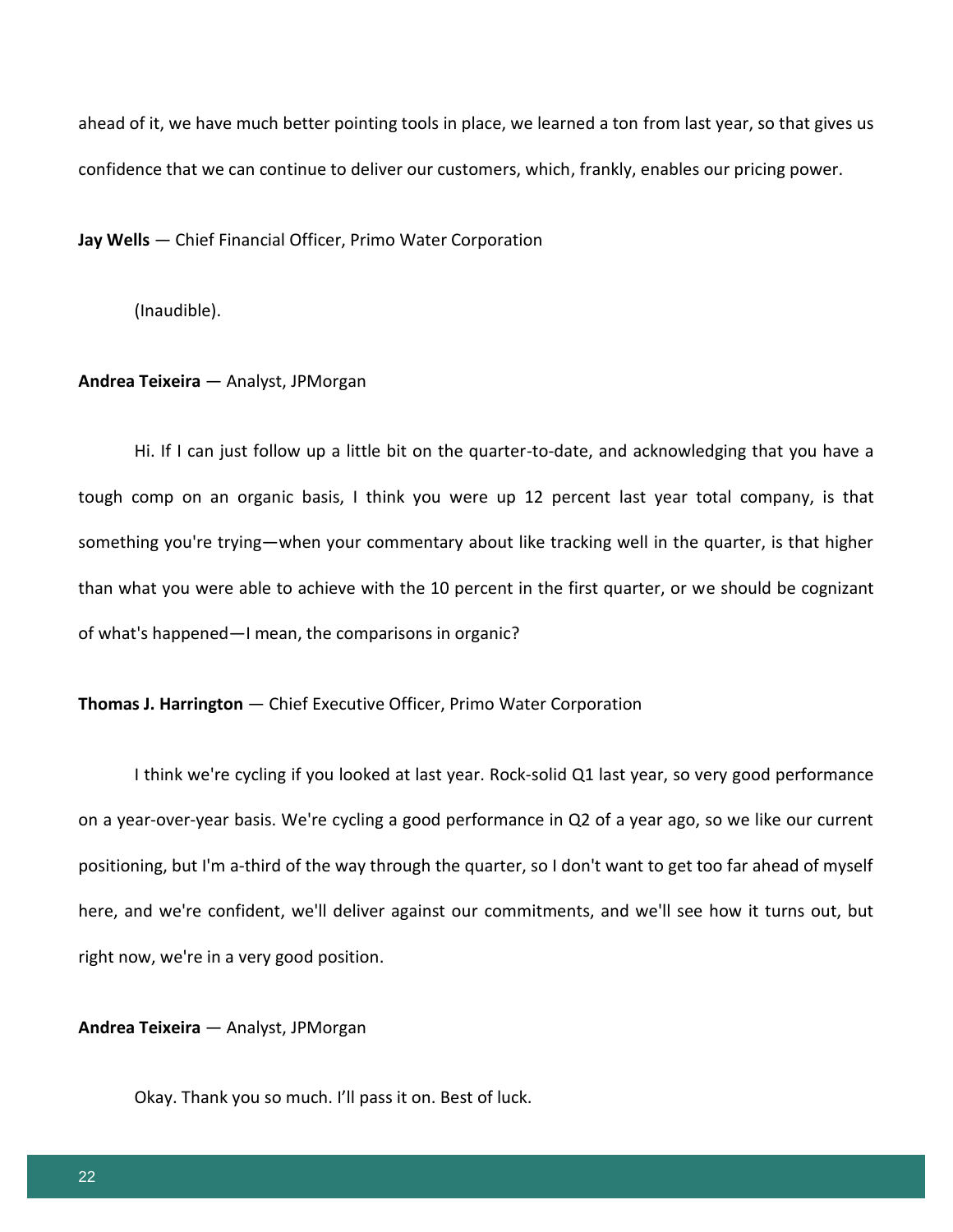**Thomas J. Harrington** — Chief Executive Officer, Primo Water Corporation

Thanks, Andrea. Appreciate it.

## **Operator**

Your next question comes from Derek Lessard with TD Securities. Please go ahead.

**Derek Lessard** — Analyst, TD Securities

Yes. Good morning, everyone. Echoing the…

**Thomas J. Harrington** — Chief Executive Officer, Primo Water Corporation

Hey, Derek. Good morning.

**Derek Lessard** — Analyst, TD Securities

Good morning, and congrats on the quarter.

I was just going back to some of the EBITDA adjustments that you made in the quarter. It looks like a big jump in integration expense. Just curious if that was just a bigger quarter in terms of tuck-ins for you guys.

**Thomas J. Harrington** — Chief Executive Officer, Primo Water Corporation

Yes, go ahead.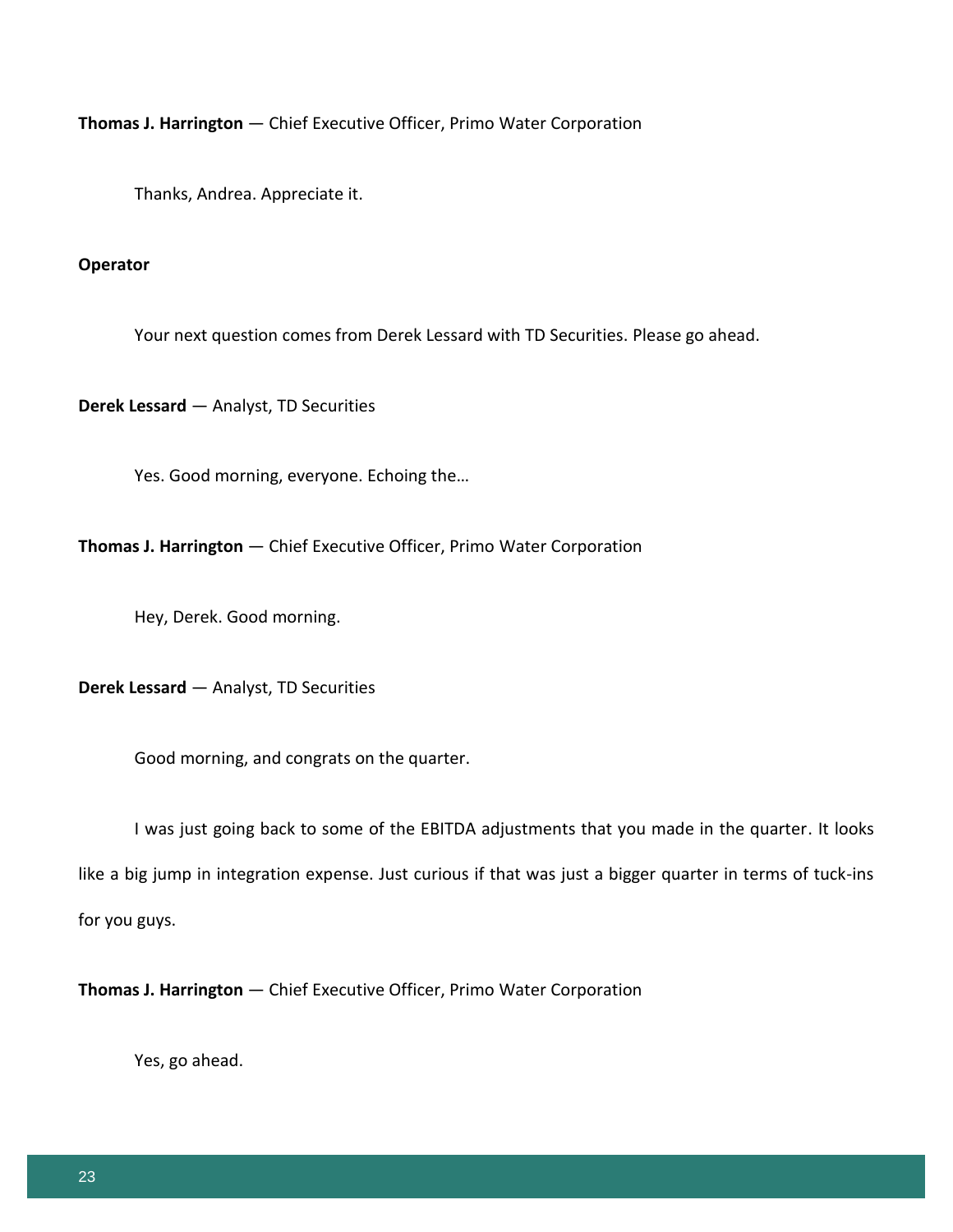#### **Jay Wells** — Chief Financial Officer, Primo Water Corporation

I would say you're really seeing the final type of severance costs related to the overall acquisitions, the larger acquisitions we have done. You are seeing some related to SipWell over in Belgium where we did complete that right at the end of the year, but I would say as we've wrapped up our synergy capture, it's now that we're eliminating some dual staffing, and you're seeing the cost of that running through, I would say, so we have a little bit more of that through the year, but I would say you're seeing the final costs associated with the larger acquisitions we've done.

#### **Derek Lessard** — Analyst, TD Securities

Okay. Thanks for that, Jay, and I guess one more for me, and it sounds like—I was wondering how you guys are thinking about the balance between return to office and maybe more permanent working from home schedules, but it sounds to me like you're agnostic either way.

## **Thomas J. Harrington** — Chief Executive Officer, Primo Water Corporation

That is correct, so we took it on the chin, as everybody knows, when we went through the pandemic, on our commercial business, and we've benefited from work from home in residential. Good news is our—as people have begun to work from home, our residential business continues to grow, retention continues to improve, and we have that mid-double-digit growth in commercial in Europe, which is a real sign of the work from home, and we're seeing similar, if not better, numbers in North America. So, we're quite pleased of the current balance between the channels as the world makes its last changes, (inaudible) open to what the balance of work from home and work in the office will be, so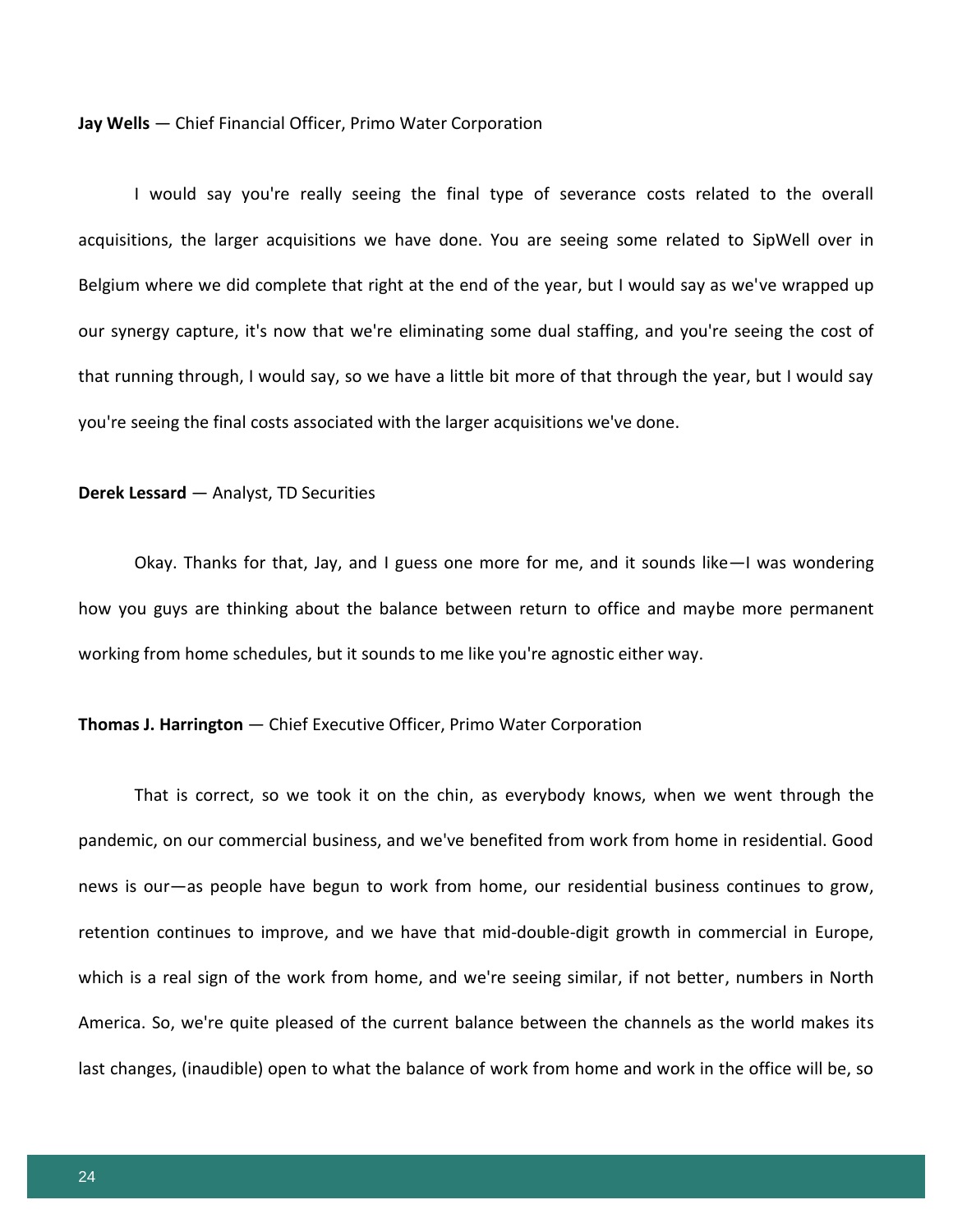we think we're really well-positioned. Our business today is roughly, in terms of customer count, 50/50, so we're about halfway—half of our Water Direct business is resi—residential, excuse me, and the other half is commercial, so we have good balance, and we have good double-digit growth of both, so we really like where we're at.

#### **Derek Lessard** — Analyst, TD Securities

Okay, and maybe just a follow-up to that, where are you in terms of the initiatives in Europe to sort of improve that mix?

## **Thomas J. Harrington** — Chief Executive Officer, Primo Water Corporation

Last year, we articulated good residential growth. We continue to have good residential—despite the war, good growth in our European business. We are seeing continued growth in that residential business. We continue to enhance our website. We've opened a number of e-commerce shops, which is important, because that's where we will sell dispensers which is the gateway to water services, so we're quite pleased with where we are.

We are making enhancements. We refreshed our mobile app in North America. We'll be extending that app into Europe sometime in 2022, and we are consolidating and investing in new sites in Europe, and a couple of those, we rolled out in the last month or so, so all those components of the plan are coming together, and we think we will, over time, continue to de-risk and get better mix in our customer base in Europe.

## **Derek Lessard** — Analyst, TD Securities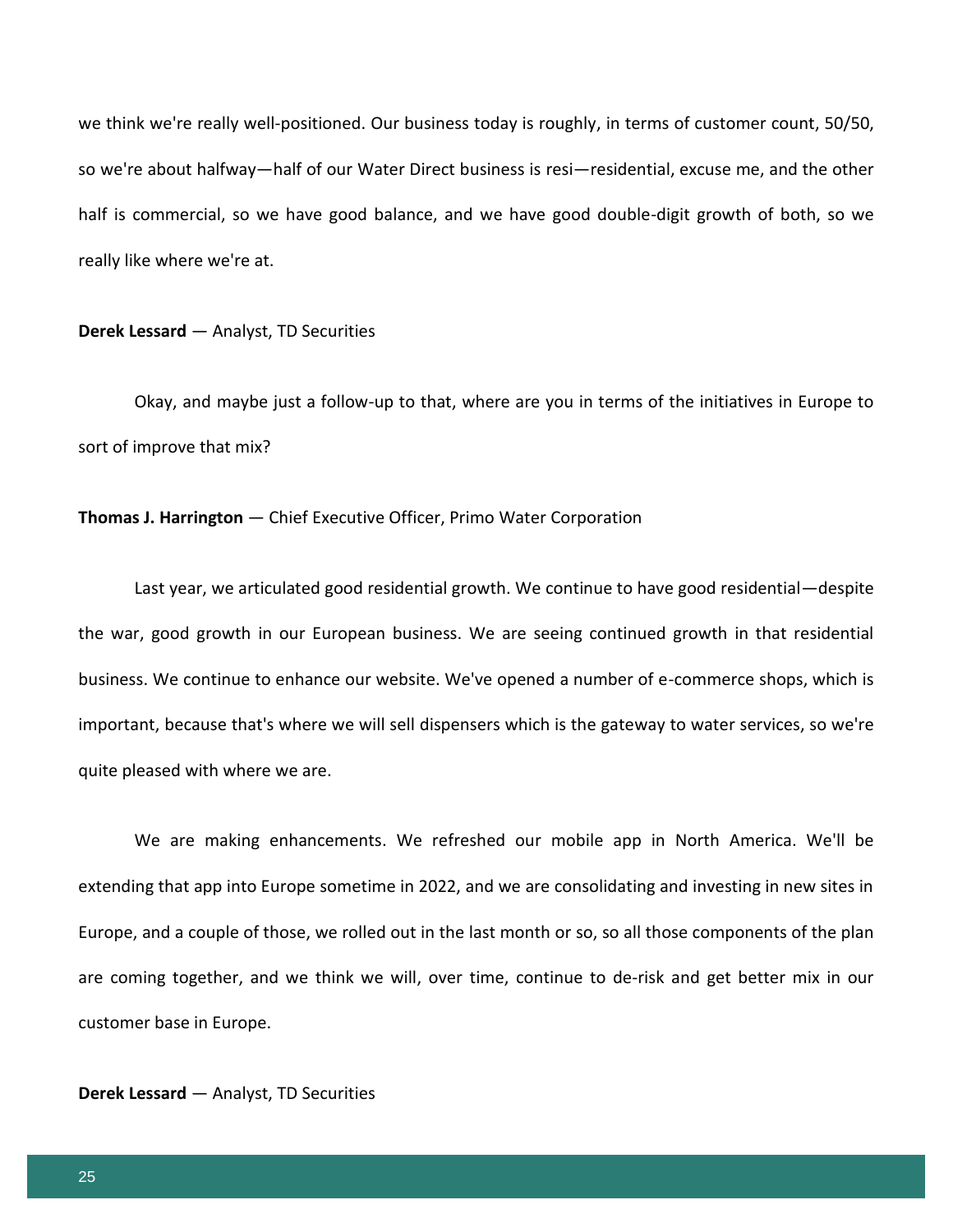Okay. Thanks for that, and good luck for the rest of the year, gentlemen.

**Thomas J. Harrington** — Chief Executive Officer, Primo Water Corporation

Thanks, Derek. Appreciate it.

## **Operator**

Your next question comes from George Doumet with Scotiabank. Please go ahead.

**Maromene** — Analyst, Scotiabank

Good morning. This is Maromene (phon) calling on George's behalf. Congrats on the quarter.

Can you talk a little bit about expectation going forward in Europe given the war, and also, how

does the volume compares to pre-pandemic level at the moment?

**Thomas J. Harrington** — Chief Executive Officer, Primo Water Corporation

I missed the first half of that question. Do you mind repeating it? You faded a little bit.

**Maromene** — Analyst, Scotiabank

Yes, the volumes in Europe given the uncertainties going forward.

**Thomas J. Harrington** — Chief Executive Officer, Primo Water Corporation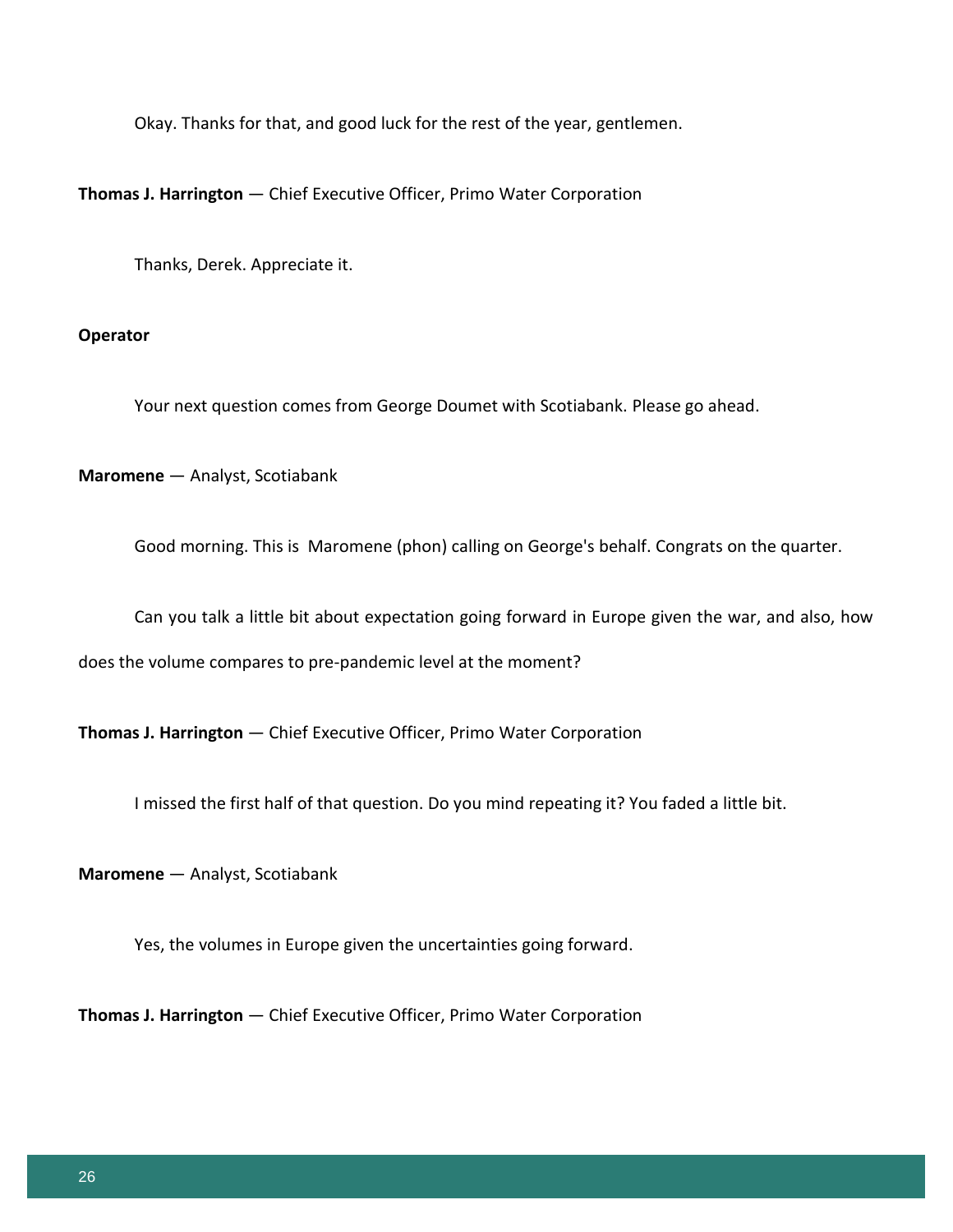Yes, okay. We don't have any direct business in Ukraine. We do have good-sized businesses, as everyone is aware, in Poland and Hungary, and those businesses are performing quite nicely despite all of the disruption, so we're pleased with how those businesses perform. If you look on it over a two-year basis, come back to pre-pandemic, our revenue is growing. It's higher, if I have it right, versus two years ago.

**Jay Wells** — Chief Financial Officer, Primo Water Corporation

Our commercial business in Europe is still a little down.

**Thomas J. Harrington** — Chief Executive Officer, Primo Water Corporation

A little soft

**Jay Wells** — Chief Financial Officer, Primo Water Corporation

A little soft.

**Thomas J. Harrington** — Chief Executive Officer, Primo Water Corporation

But aggregate is the increased offset by our stated objective of growing the residential business, so that's coming to fruition the way we would have hoped. So, we're quite pleased with what, in aggregate, is happening in Europe. We also benefit from—there's more work from home, and that's why you see our commercial business beginning to perform better. We expect that, frankly, will continue.

**Jay Wells** — Chief Financial Officer, Primo Water Corporation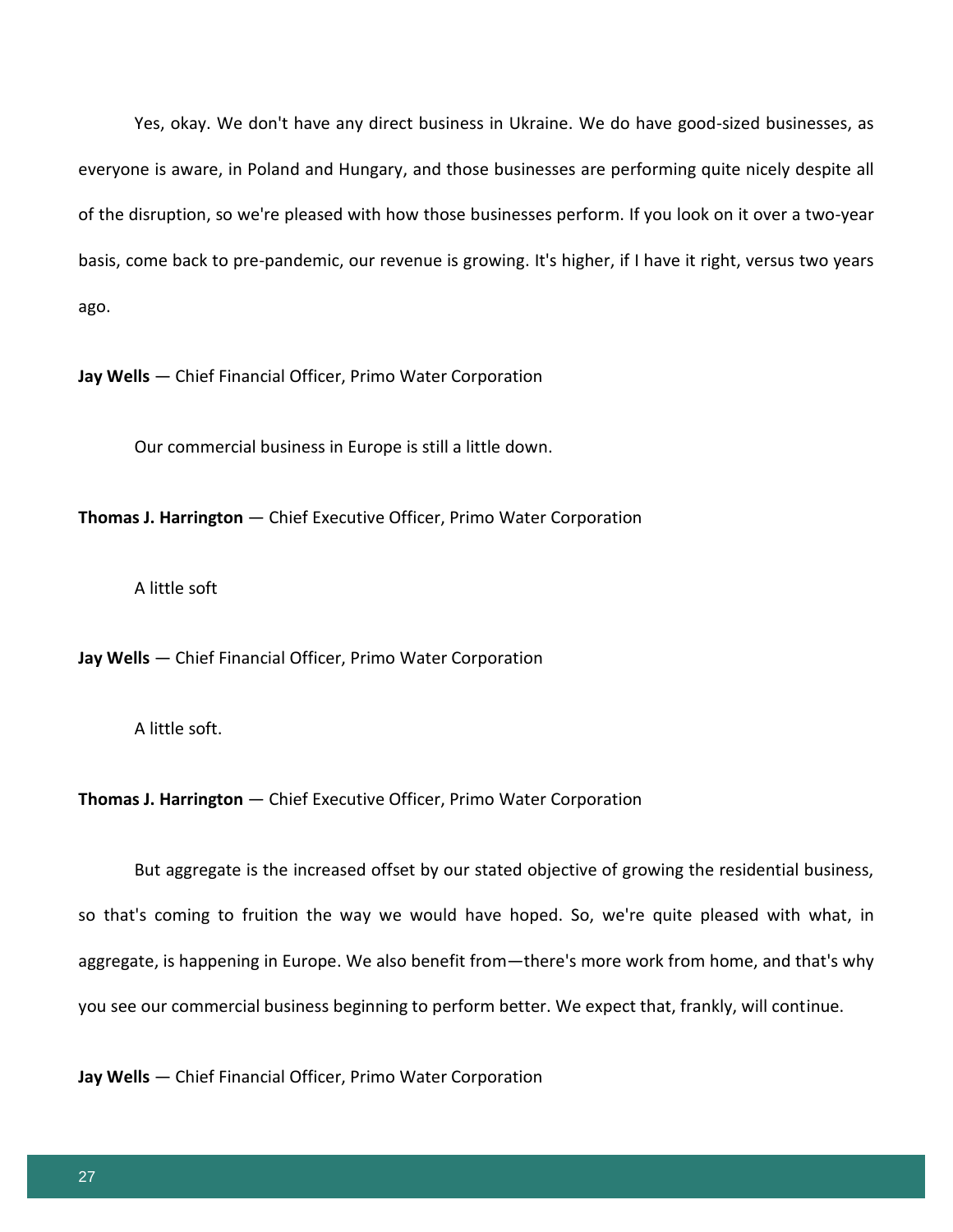I mean you look at—you are seeing more and more countries return to work right now over in Europe. That's how we are having mid-teens growth in our commercial business over in Europe, and if you look at versus two years ago, I'd say just that part of the commercial business, Europe, we're down mid-single-digits only at this point in time, where, at the worst part of the pandemic, we were down 40 percent. So, we have seen a—we're seeing a very good return for that part of the business as things start to normalize over in Europe.

#### **Maromene** — Analyst, Scotiabank

All right. Also, on last call, you mentioned right-sizing opportunities in Europe. You were waiting for (inaudible) programs to end there. Can you talk about the opportunity there as well?

## **Thomas J. Harrington** — Chief Executive Officer, Primo Water Corporation

We finished some of our right-sizing in 2021, and as Jay referenced, there is some M&A work that we chatted about with Derek that we were finalizing, so we think we're largely in the structure we want, largely, and really, we're now beginning to focus on some investments in SG&A, obviously, to focus on growth in things like the residential business and the appropriate service levels as our business returns to growth in Europe after two challenging years.

**Jay Wells** — Chief Financial Officer, Primo Water Corporation

The only other thing you might be referring to is we are centralizing our back office function to Barcelona in Europe, because historically, this has been a very de-centralized back office business over in Europe, and we're making very good progress. We have it (inaudible) up and we're well along the way of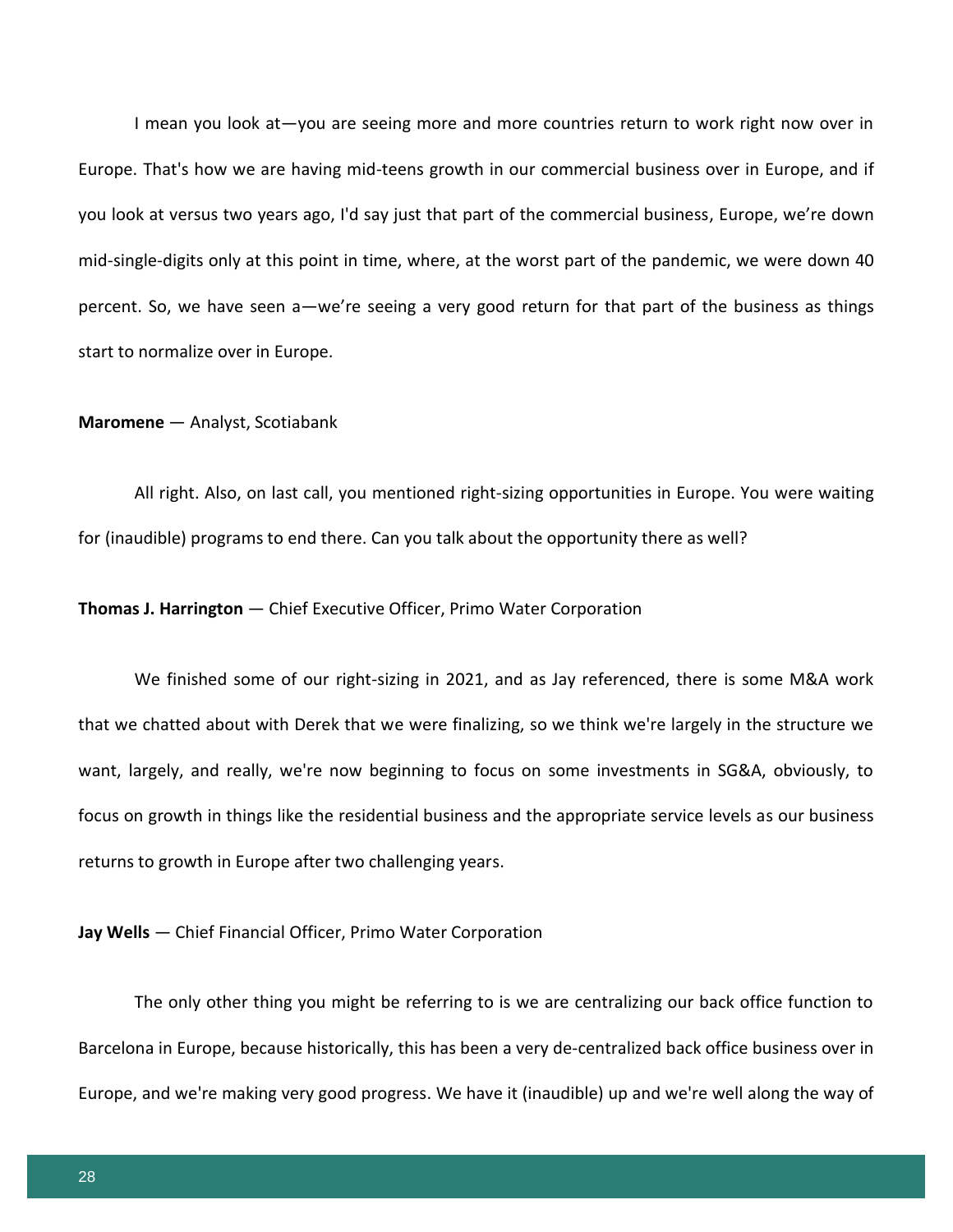Phase 1. We have a second basis in smaller countries and we'll move in later on this year, but the back shop consolidation in Europe has moved along and progressed very well.

**Maromene** — Analyst, Scotiabank

Very helpful. Thanks.

**Thomas J. Harrington** — Chief Executive Officer, Primo Water Corporation

Thank you.

## **Operator**

Oh, my apologies.

Your next question comes from Daniel Moore with CJS Securities. Please go ahead.

**Daniel Moore** — Analyst, CJS Securities

Thank you. Thank you. Good morning, Tom. Morning, Jay.

Price cost coverage was obviously really good in the quarter despite significant inflationary pressures. Was there any measurable impact on EBITDA in the quarter just given the lag in timing between inflation and when you took price?

**Thomas J. Harrington** — Chief Executive Officer, Primo Water Corporation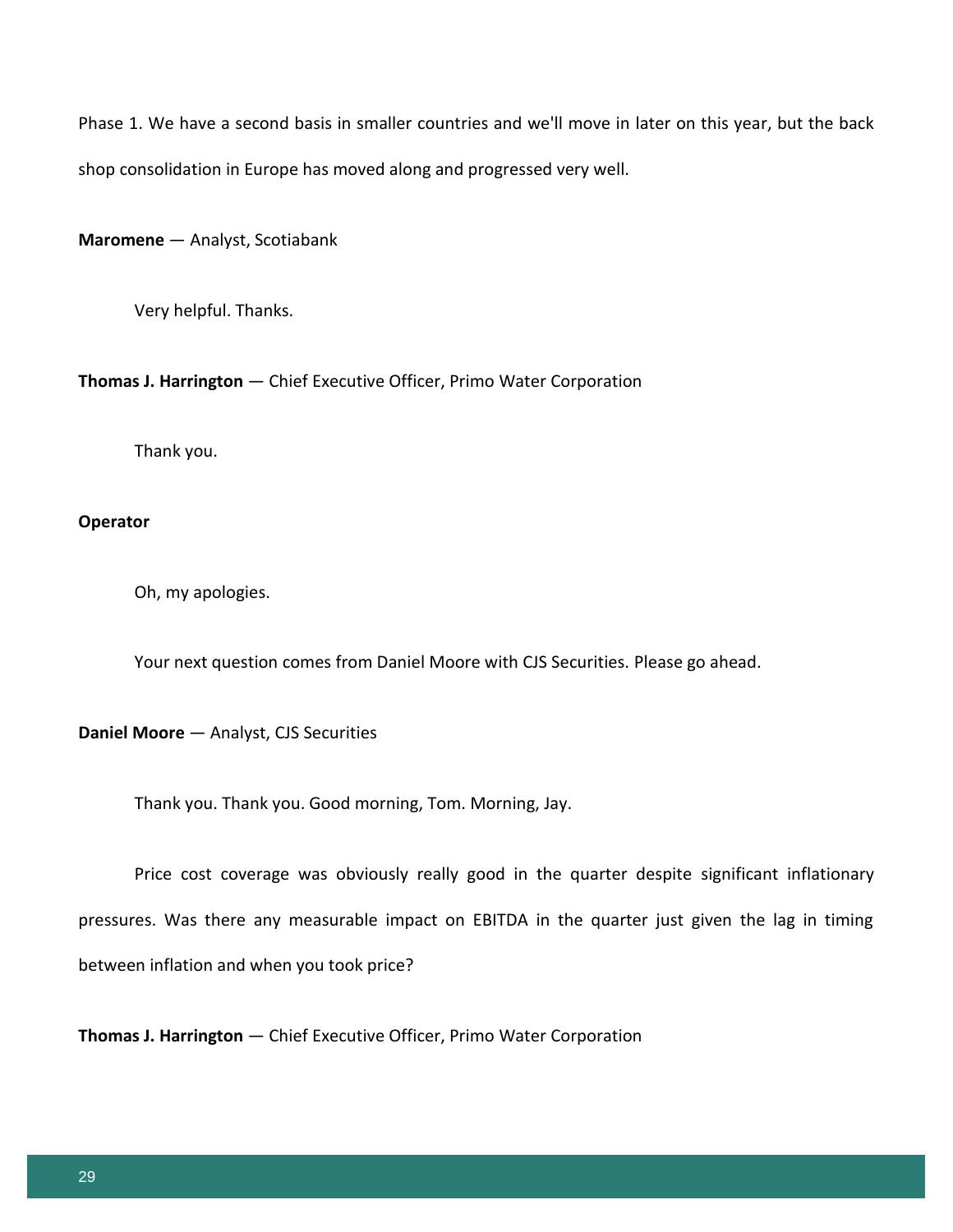We've exhibited in the past that we're pretty nimble, and if you went back to the beginning of the pandemic and adjustments we made to the cost structure, we reacted to pricing, so that second price increase in March was pretty close to when the impact happened, but there might have been a little bit of a lag there, and then, certainly, as we mentioned in our prepared comments, we expect to get full realization of those efforts in Q2, because on a year-over-year, that delivery in (inaudible) will be higher, obviously.

## **Jay Wells** — Chief Financial Officer, Primo Water Corporation

I think net-net-net, you look at our pricing actions, they were made to offset cost increases, so net-net-net, I wouldn't expect that incremental cost—our pricing to benefit our bottom line. It's really to offset the cost pressures we've seen.

#### **Daniel Moore** — Analyst, CJS Securities

Got it. Very helpful, and then, maybe just talk about working capital for—expectations for the remainder of the year and how it relates to free cash flow, what your thoughts are there.

**Jay Wells** — Chief Financial Officer, Primo Water Corporation

If you look at our free cash flow statement, you will see we do have elevated inventory levels that we're carrying right now, and that was the decision we made to make sure we bought early and stocked up on dispensers. We want to make sure we are pushing dispenser sales. That is our razor, so we've made the knowing decision to buy forward some of the inventory we're going to buy later on in the year, and I would expect that to continue through the year. We want to make sure—we're going to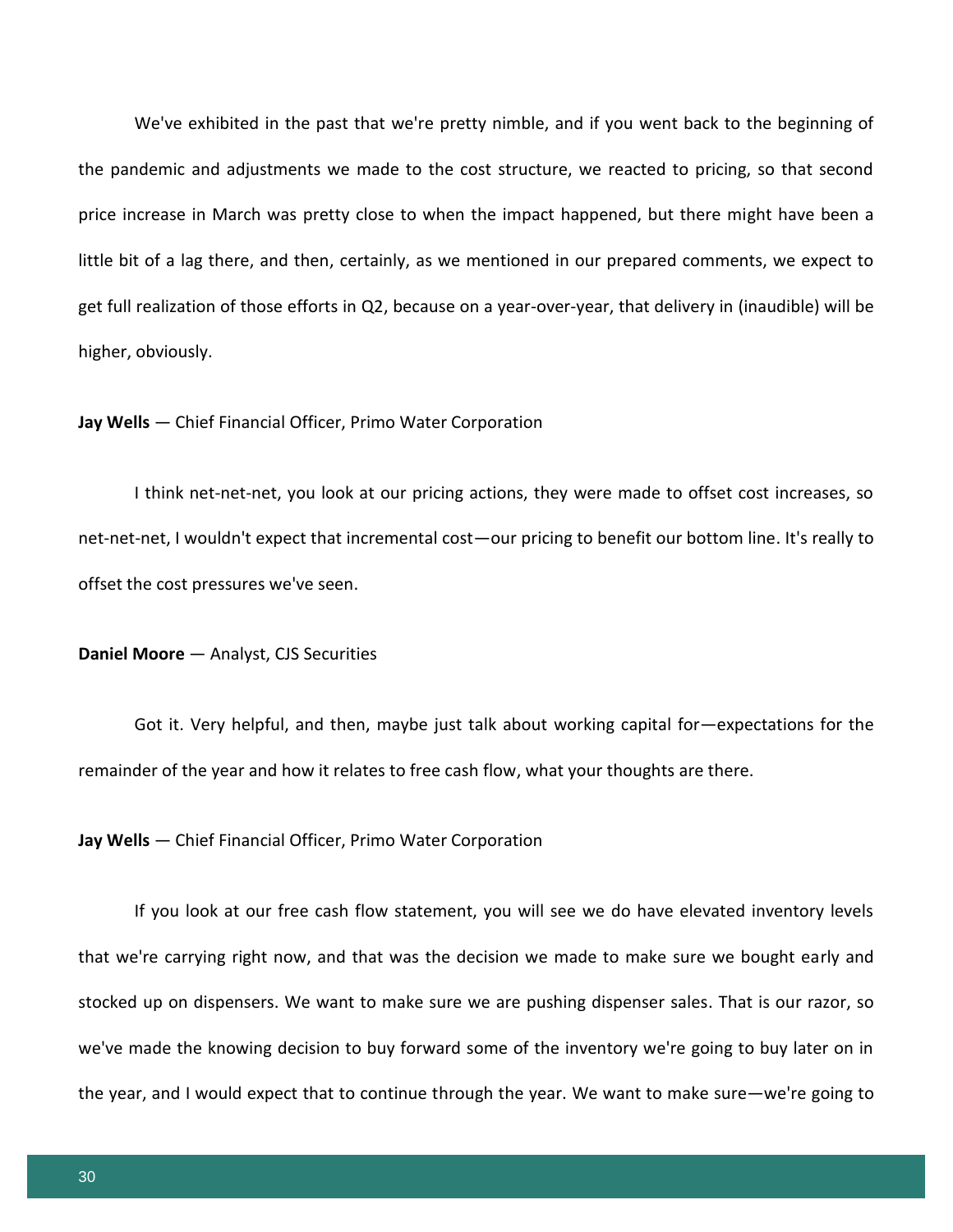push the dispenser sales hard this year, and we're going to make sure we have inventory in stock, so I would say that's the one pressure you will see if you look at our statement (inaudible) that I would see. (Inaudible) at the end of the year, but throughout the year, we're going to make sure we have the dispensers, because that's a key focus to really push the razor so we can sell more razorblade, as the saying goes.

**Daniel Moore** — Analyst, CJS Securities

Makes sense.

Maybe last, it looked like M&A activity was still a little light. I know you reiterated your target. Any guidance or colour on the cadence of potential tuck-ins as we look to the rest of the year? Thanks.

**Thomas J. Harrington** — Chief Executive Officer, Primo Water Corporation

Our target remains \$40 million to \$60 million. We did a number of—we executed a number at the end of last year, so we always want to digest those, right, so we don't just show up and do them on Tuesday. We've got a little bit of work to do, so we're focused on the ones we did at the end of the year, but we're confident that we have a solid pipeline. We'll get between \$40 million and \$60 million as the year progresses, for sure.

**Daniel Moore** — Analyst, CJS Securities

Very good. Appreciate the colour.

**Thomas J. Harrington** — Chief Executive Officer, Primo Water Corporation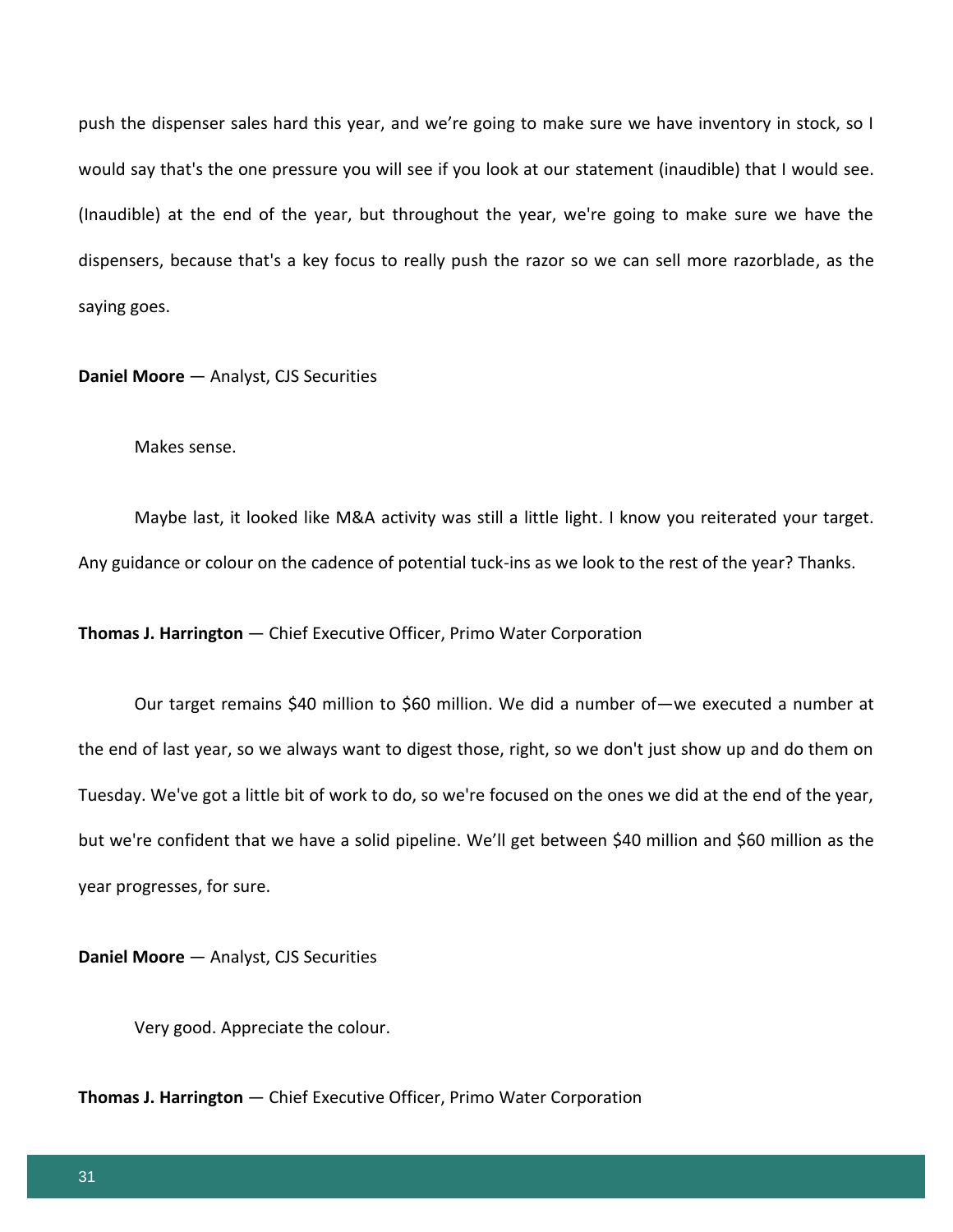Thanks, Dan.

#### **Jay Wells** — Chief Financial Officer, Primo Water Corporation

Thanks, Dan.

**Thomas J. Harrington** — Chief Executive Officer, Primo Water Corporation

Appreciate it.

#### **Operator**

Your next question comes from Steve Powers with Deutsche. Please go ahead.

**Steve Powers** — Analyst, Deutsche Bank

Hey. Thanks.

Hey, I was hoping if you could just maybe expand on any challenges or maybe relative success stories in this environment just around associate recruitment, retention, and wage inflation, on top of all the other cost inflation we've spoken about, and just how you're thinking about those dynamics—sort of labour dynamics going forward over the balance of the year? Thank you.

**Thomas J. Harrington** — Chief Executive Officer, Primo Water Corporation

We spent the better part of, let's call it, from the arrival of the Delta variant through the end of the year, very focused on the associate experience as part of our strategic plan, that is focused on one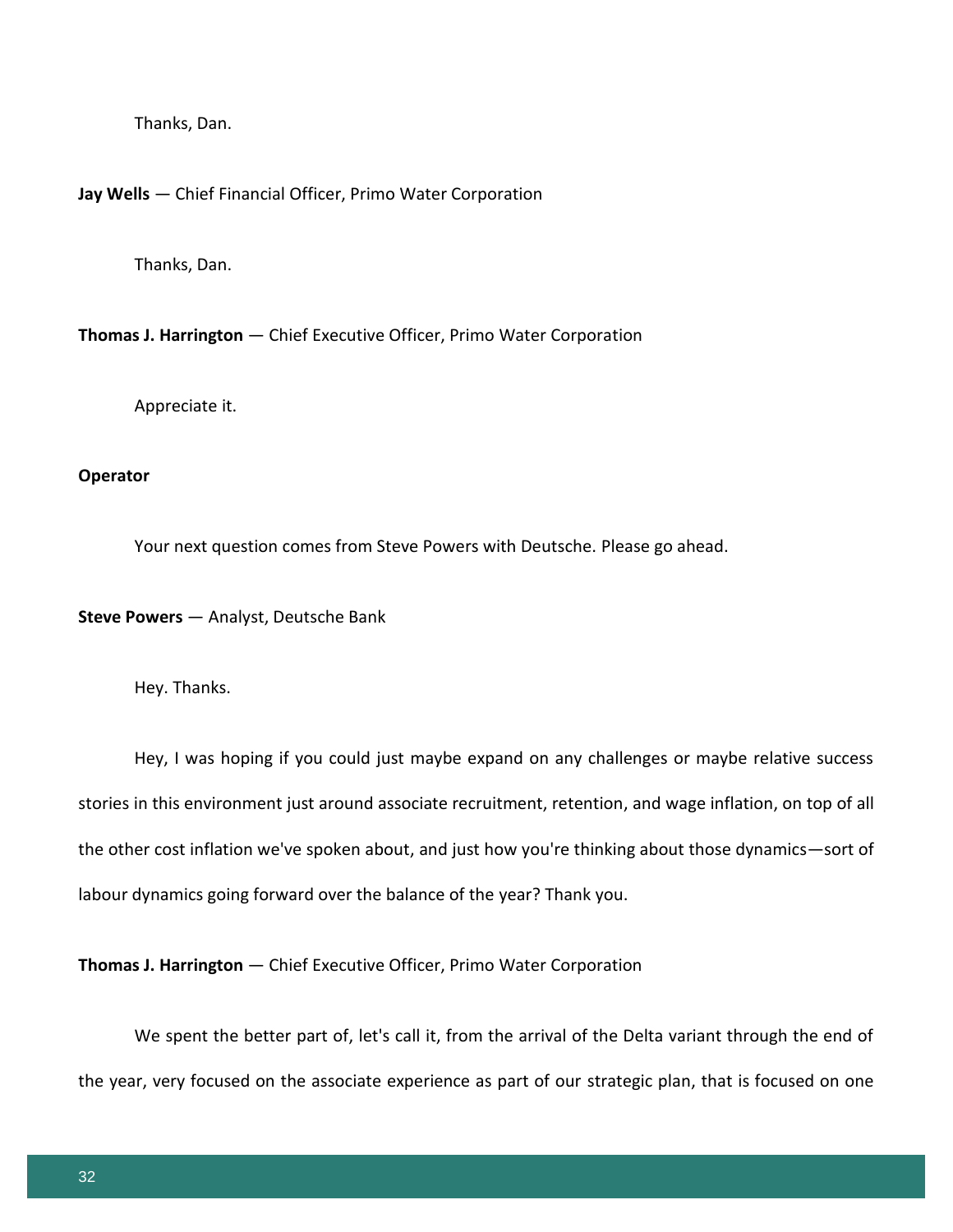retention so that we properly on-board people, that we get them trained properly and then they can get into position and take care of our customers. We've made good progress, because as we referenced, we're 98.5 percent—we're at 100 percent staffed on route, and we're generally staffed across the Company. It doesn't mean every town in the market, but we're pretty well staffed and very focused.

Yes, there's been wage inflation. We've called that as one of the outcomes and part of our inflation. We have adjusted wages to ensure we attract the right people, and now that we're staffed, so our challenge is—and focused, I don't want to call it a challenge, we keep the ones we got so that we can continue to make progress on growing the top of the business and properly servicing the customers. That ultimately flows through to the bottom line.

#### **Jay Wells** — Chief Financial Officer, Primo Water Corporation

I would say one good thing we implemented as we got to the end of last year and roll into this year is for our RSRs, our drivers, we've implemented a predictive hiring model now, that we're not waiting for the seat to be empty anymore to hire the person. We're looking at historic trends, modeling out where we see the openings will come up based on those trends, and we're hiring ahead of it, so that's really what's given us the ability to get our—all of our positions full at this point in time is a really well-executed predictive hiring model.

**Steve Powers** — Analyst, Deutsche Bank

Great. Thank you very much.

**Thomas J. Harrington** — Chief Executive Officer, Primo Water Corporation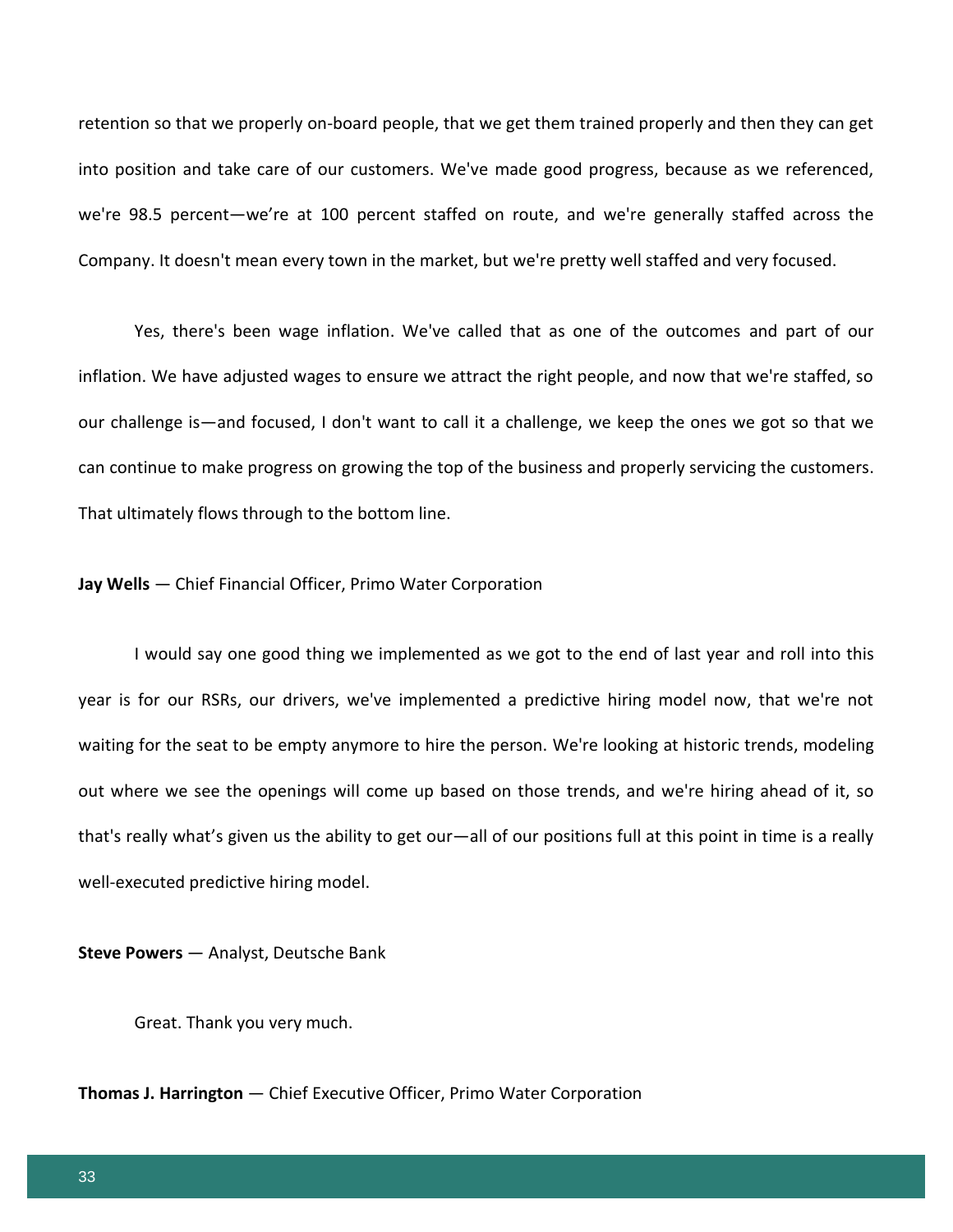Thanks, Steve.

#### **Operator**

Your next question comes from John Zamparo with CIBC. Please go ahead.

**Thomas J. Harrington** — Chief Executive Officer, Primo Water Corporation

Good morning, John.

**Jay Wells** — Chief Financial Officer, Primo Water Corporation

Good morning, John.

**John Zamparo** — Analyst, CIBC Capital Markets

Thanks. Good morning, everyone. Good morning.

If I can ask one more on—good morning. If I can ask one more on pricing and elasticity, did you see any change in retention rates or customer sign-up on the March price increase versus the January price increase? Is there any divergence by channel, whether it's residential, B2B, or even e-commerce?

**Thomas J. Harrington** — Chief Executive Officer, Primo Water Corporation

We're not seeing any meaningful changes through customer sign-ups or retention across, let's call it, inside Water Direct, so we're quite pleased with that. We obviously will follow that to our call centre, but we're pleased with where we are from a retention perspective as we move from Q1 to Q2,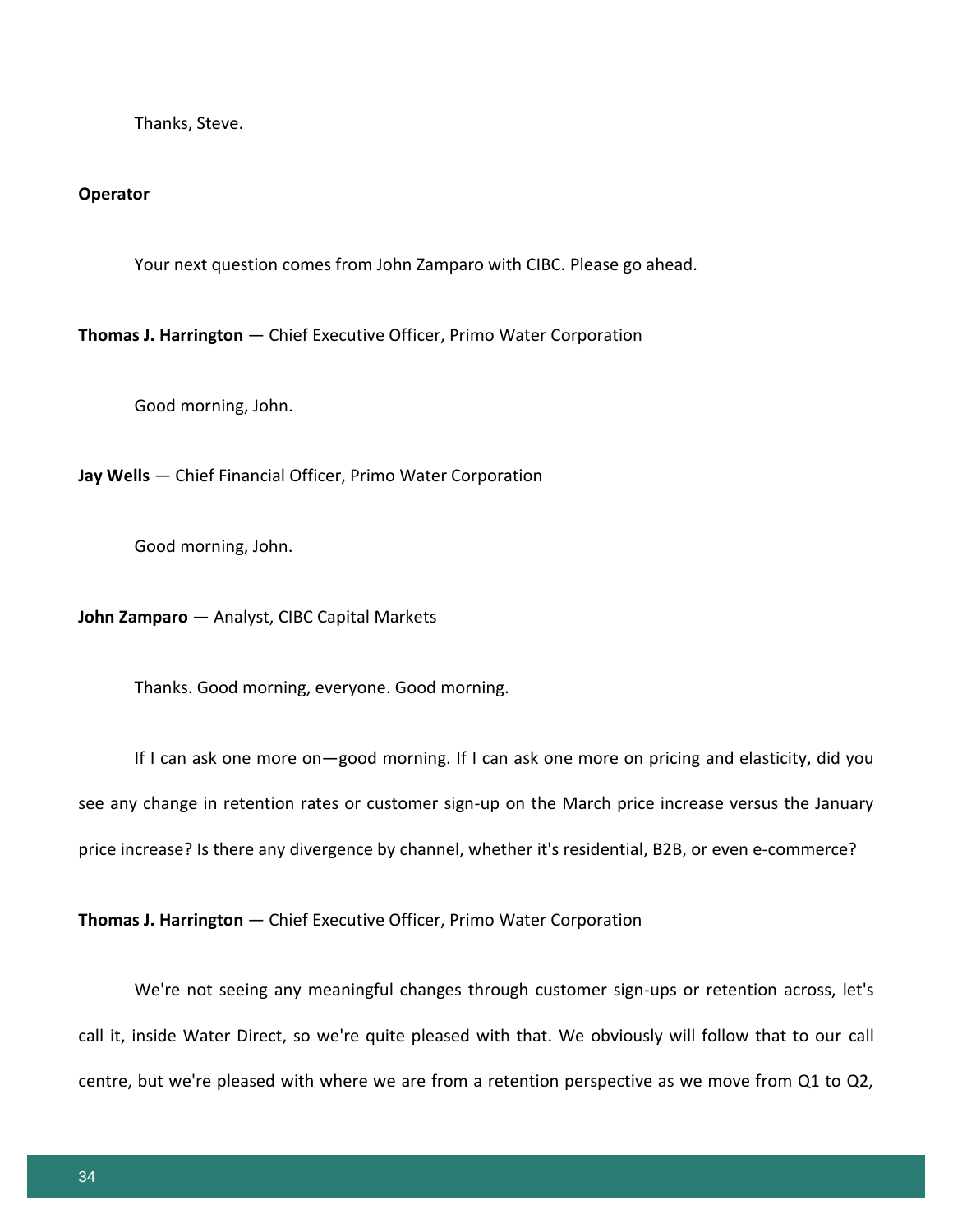which is, for us, one of the best indicators, so we're not seeing a flurry of calls about delivery fee. We're not seeing a flurry of losses of customers. We're not seeing (audio interference) on people signing up, so we think that we're in a pretty good spot as it relates to that, and frankly, it is also an outcome of investments we've made on the associate experience and retention. It's an outcome of enhancements we've made on digital. It's going to be a benefit of the mobile web, so all the other things we do are enhancing the customer experience, and to Jay's earlier point, if we do all those things better and if we do them right, the incremental 5 bucks or 6 bucks a month or a bill, it's not causing people to flee, and of course, there's other benefits to us in terms of tailwinds about healthy hydration and people's desire for high-quality drinking water, and we give it to you any way you want.

#### **John Zamparo** — Analyst, CIBC Capital Markets

Okay. That's helpful. Thanks. Then my follow-up is on the organic growth. You listed 11.5 percent year-over-year. I'm not sure if you have it handy, but in case you do, can you share the pro forma number from Q1 last year? It was noisy versus Q1 '20. I get around minus 7 percent or minus 8 percent, but I just wanted to see if you have that available.

#### **Jay Wells** — Chief Financial Officer, Primo Water Corporation

I am sorry, John. I can follow up with you on that one. I don't have last year's number handy right now. Is that what you're asking, what Q1 last year's number was?

**John Zamparo** — Analyst, CIBC Capital Markets

Yes. That's fine. We can follow up later.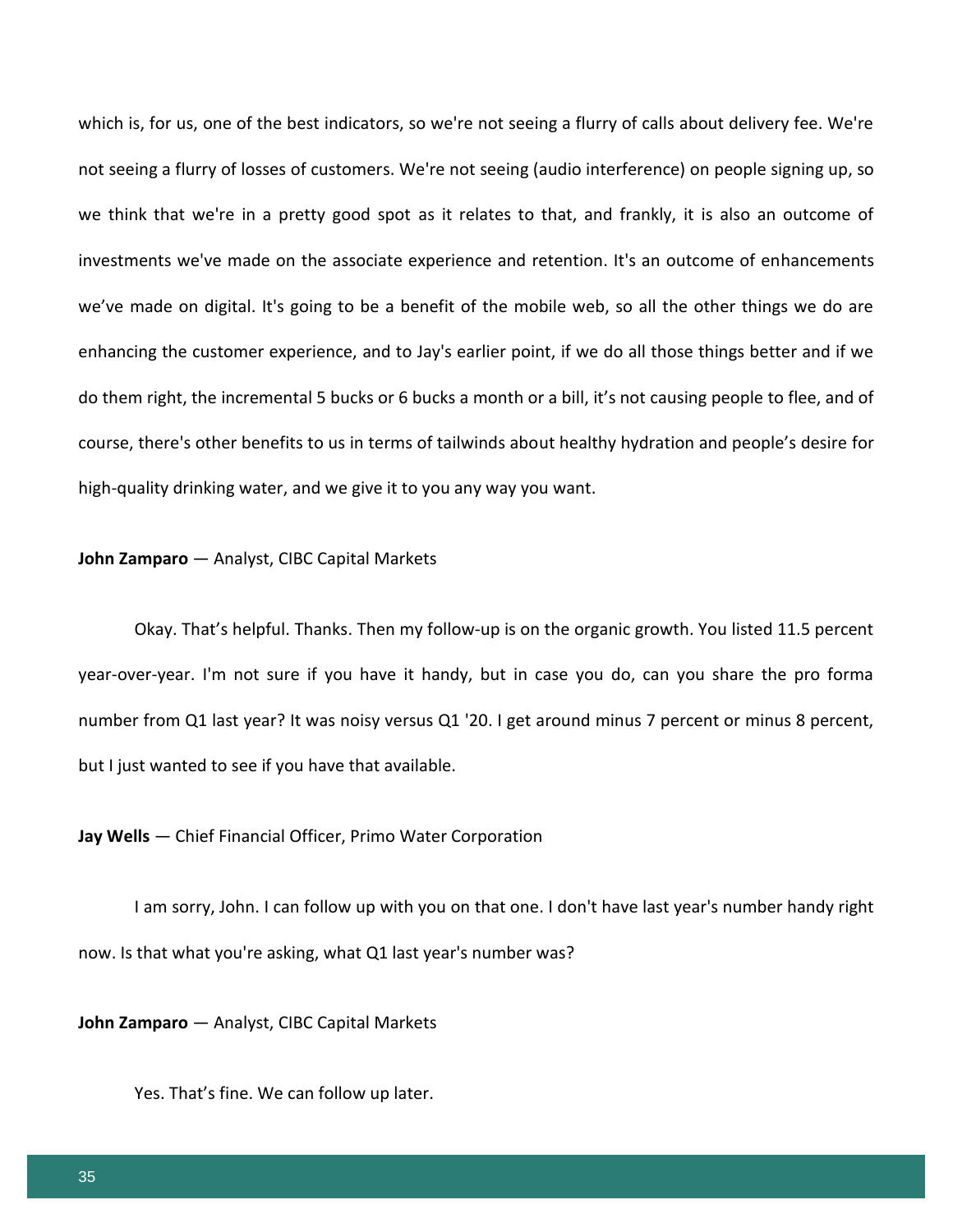**Thomas J. Harrington** — Chief Executive Officer, Primo Water Corporation

Yes, that was full pandemic, no pandemic.

**Jay Wells** — Chief Financial Officer, Primo Water Corporation

Yes, exactly, so that's—I know we were lapping Q1 2019 with no pandemic, and we were still well in the pandemic of Q1, so yes, a negative number does sound right, but off the top of my head, John, I don't have that one handy, but we can follow-up with you on that number.

**John Zamparo** — Analyst, CIBC Capital Markets

Okay, understood. That's all for me. Thanks very much.

**Thomas J. Harrington** — Chief Executive Officer, Primo Water Corporation

Thanks, John.

**Jay Wells** — Chief Financial Officer, Primo Water Corporation

Thanks, John.

## **Operator**

Your next question comes from Derek Dley with Canaccord Genuity. Please go ahead.

**Derek Dley** — Analyst, Canaccord Genuity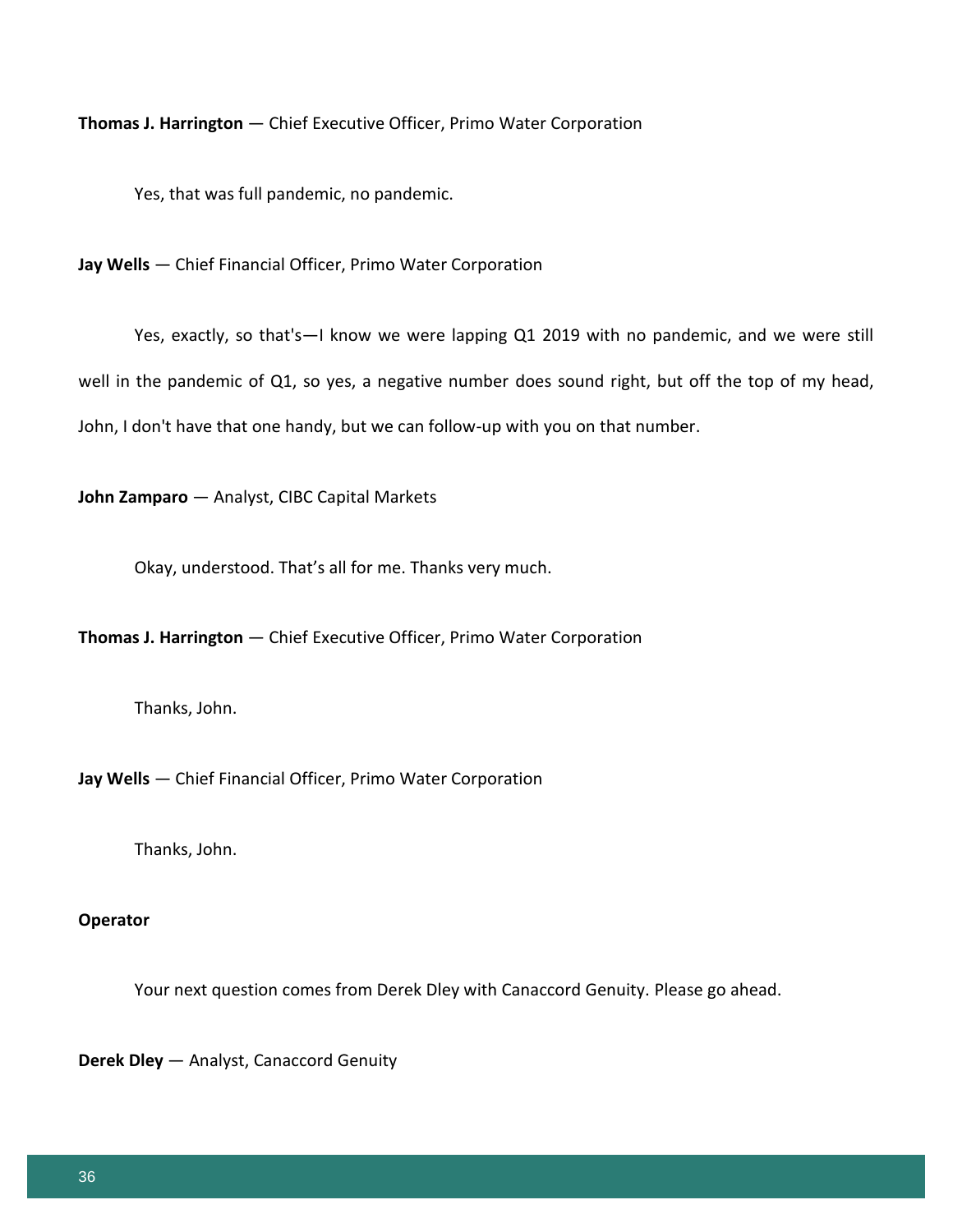Yes. Hi. Good morning, everybody.

**Thomas J. Harrington** — Chief Executive Officer, Primo Water Corporation

Good morning, Derek.

**Derek Dley** — Analyst, Canaccord Genuity

I've got just two questions.

One, can you sort of rank order your business lines by margin? I mean, it kind of sounds like, based on the commentary on this call, and then as well in the press release, that the Water Direct tends to carry a higher margin than the other business lines?

**Jay Wells** — Chief Financial Officer, Primo Water Corporation

You're talking EBITDA margin, right, Derek, or gross margin?

**Derek Dley** — Analyst, Canaccord Genuity

If you can walk it down to EBITDA, that'd be better.

**Jay Wells** — Chief Financial Officer, Primo Water Corporation

Yes, EBITDA's a little bit—let's start with gross margin, and I'll work it down from there, because gross margin's very identifiable. I mean, if you look at Water Direct—and let's exclude depreciation, because that's how I like to look at it—you're in the high 70 percent, touching 80 percent at some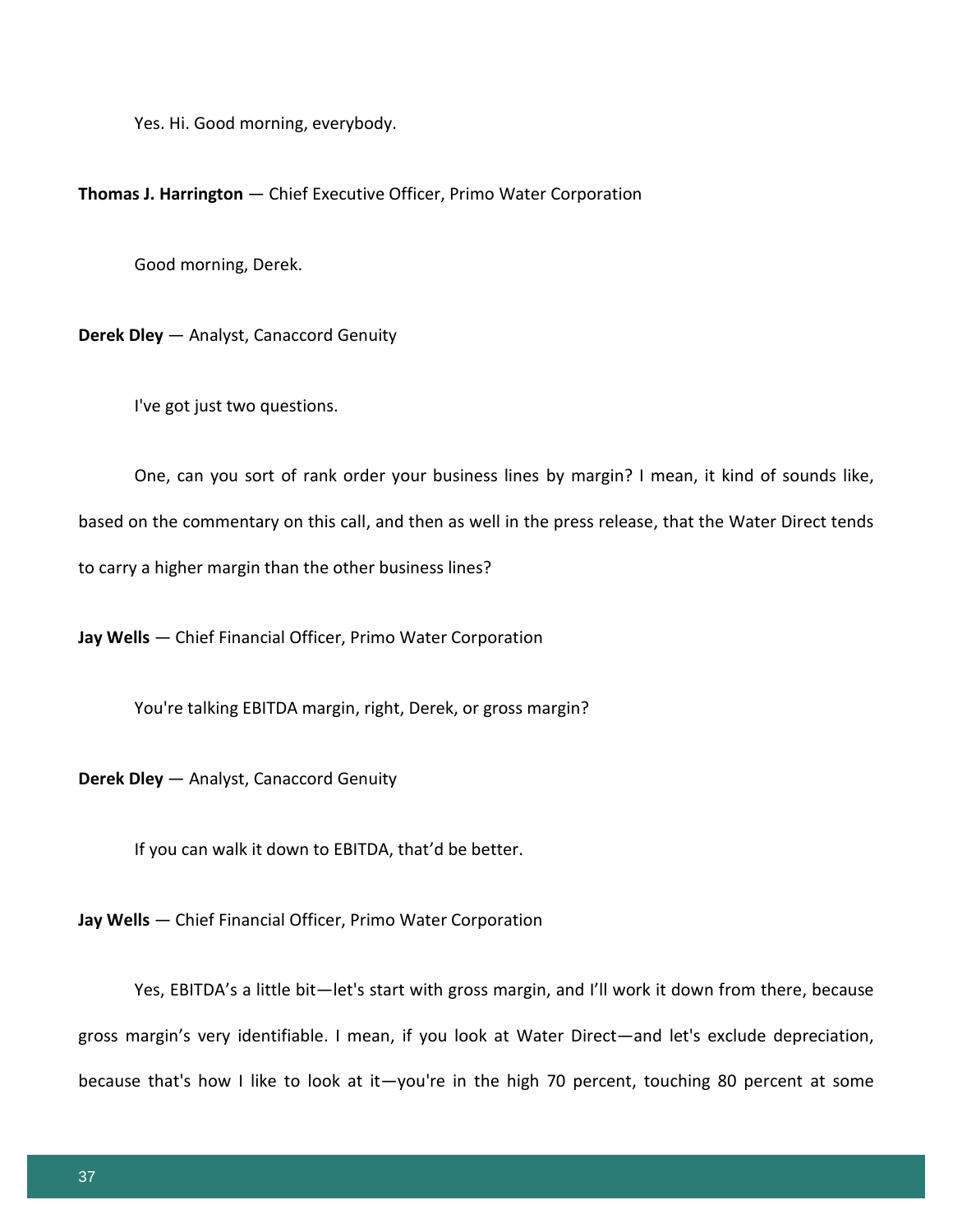quarters on our Water Direct business, so definitely a strong margin. When you compare it versus our other lines, they're much smaller lines. If you look at our filtration business, we're not manufacturing or selling a project—product, so it also has good gross margin, but down in SG&A is where we have our routes. You spend it on that, or in depreciation, because we're amortizing units, so we have a very good gross margin on many lines of our businesses. The retail business that we've talked about that we're exiting, very low gross margin. Our coffee business, that's down in other (inaudible) selling coffee, again, a lower margin business, but very happy with our Water Direct. It does run, like I said, high 70 percent type gross margin.

## **Thomas J. Harrington** — Chief Executive Officer, Primo Water Corporation

The one standout is our dispenser business, the razor, and the razor is—we want to get the—that dispenser in consumer's hand so that we can benefit from the sales of water products, whether it's in Water Direct, Water Exchange, Water Refill, so that would be the one outlier in terms of gross, and frankly, EBITDA, because we want to sell it and get them in your homes at the lowest possible price, because they—well, 45 percent of them are going to come to Water Direct, 30 percent will go to Exchange, and 25 percent will go to our retail business, and that's the proverbial holy ground, right, razor/razorblade.

#### **Derek Dley** — Analyst, Canaccord Genuity

Yes, okay, that makes sense, and one more, sorry, I was a little late to the call. Just wondering if you have any update, or perhaps you already gave it, just on the tariff reimbursement that you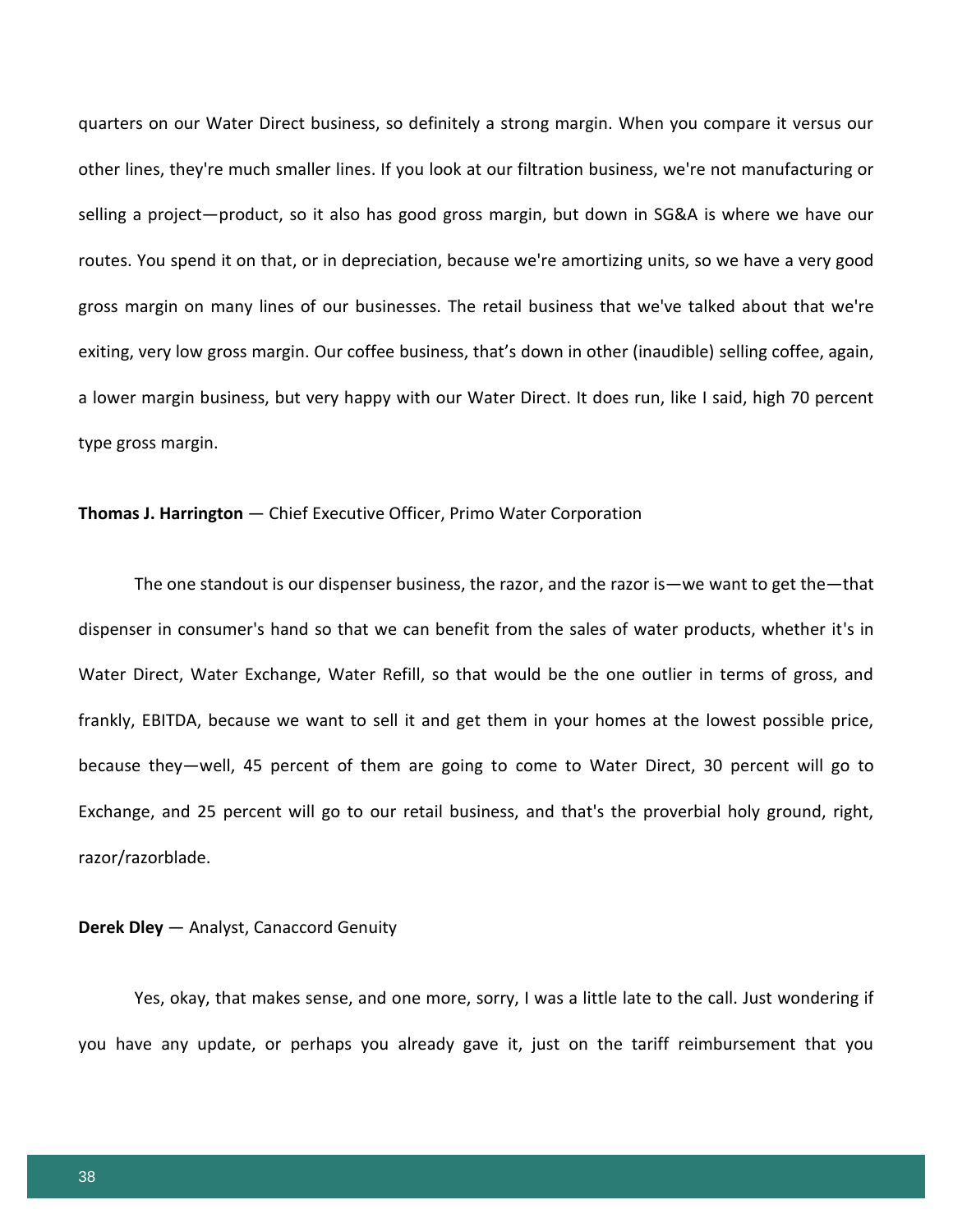mentioned last quarter. I believe it was around \$8 million on the CAPEX side and \$5 million on the COGS side.

**Thomas J. Harrington** — Chief Executive Officer, Primo Water Corporation

We don't forecast it. It's in the hands of others, so if it comes, it comes, but it's nowhere in any of our current guidance or forecasting performance. We'll let the U.S. government make their ultimate decision on where that turns out.

**Derek Dley** — Analyst, Canaccord Genuity

Okay, got it. Thank you very much.

**Jay Wells** — Chief Financial Officer, Primo Water Corporation

Thanks, Derek.

**Thomas J. Harrington** — Chief Executive Officer, Primo Water Corporation

Thanks, Derek. Appreciate it.

## **Operator**

Mr. Kathol, there are no further questions at this time. Please proceed.

**Jon Kathol** — Vice President, Investor Relations, Primo Water Corporation

Thank you, Pam.